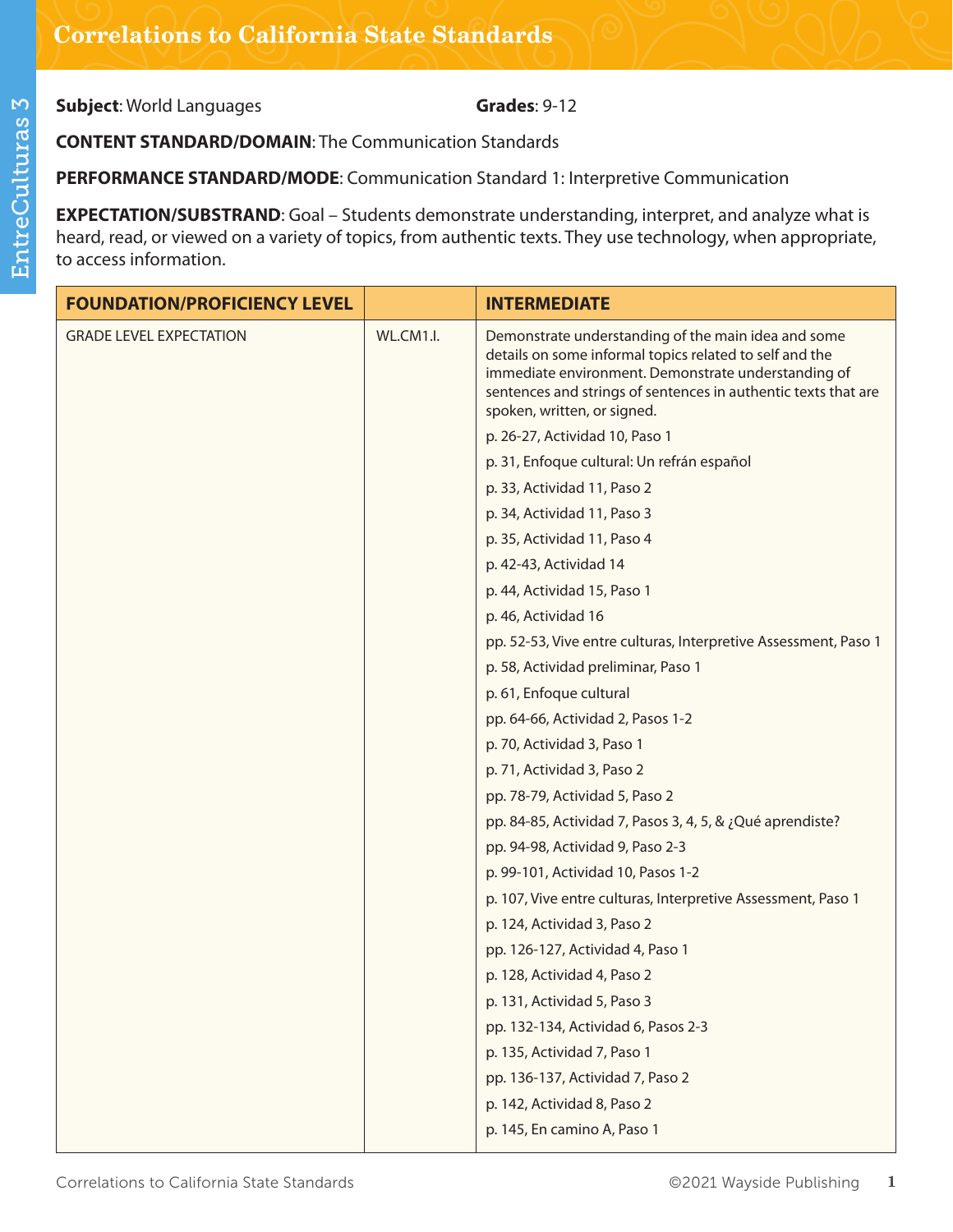| <b>GRADE LEVEL EXPECTATION</b> | WL.CM1.I. | p. 156, En camino B, Paso 2                                                                        |
|--------------------------------|-----------|----------------------------------------------------------------------------------------------------|
|                                |           | pp. 162-163, Vive entre culturas, Interpretive Assessment, Paso 1                                  |
|                                |           | p. 178, Enfoque cultural                                                                           |
|                                |           | pp. 182-184, Actividad 4, Pasos 1 & 3                                                              |
|                                |           | p. 188, Actividad 5, Paso 2                                                                        |
|                                |           | p. 193, En camino A, Pasos 2-3                                                                     |
|                                |           | p. 197, Actividad 7, Paso 2                                                                        |
|                                |           | p. 201, Actividad 8, Paso 2                                                                        |
|                                |           | pp. 207-208, Actividad 11, Pasos 2-4                                                               |
|                                |           | p. 210, Actividad 11, Paso 3                                                                       |
|                                |           | p. 212, En camino B, Paso 1                                                                        |
|                                |           | p. 216, Vive entre culturas, Interpretive Assessment,<br>Pasos 1 & 3                               |
|                                |           | p. 222, Actividad Preliminar, Paso 1                                                               |
|                                |           | p. 230, Actividad 2, Paso 3                                                                        |
|                                |           | pp. 242-243, Actividad 5, Paso 1                                                                   |
|                                |           | p. 246, En camino A, Paso 2                                                                        |
|                                |           | pp. 250-251, Actividad 7, Paso 2                                                                   |
|                                |           | pp. 256-257, Actividad 8, Pasos 1 & 3                                                              |
|                                |           | pp. 259-260, Actividad 9, Pasos 1-2                                                                |
|                                |           | pp. 262-263, Actividad 10, Paso 1-2                                                                |
|                                |           | p. 263, Enfoque cultural                                                                           |
|                                |           | p. 270, Vive entre culturas, Interpretive Assessment, Paso 1,<br>Presentational Assessment, Paso 3 |
|                                |           | pp. 292-293, Actividad 4, Paso 2                                                                   |
|                                |           | p. 295, Actividad 5, Paso 1                                                                        |
|                                |           | pp. 298-299, Actividad 6, Pasos 1-2                                                                |
|                                |           | p. 302, En camino A, Paso 1                                                                        |
|                                |           | pp. 308-309, Actividad 8, Paso 1-3                                                                 |
|                                |           | pp. 311-312, Actividad 9, Pasos 1-2                                                                |
|                                |           | pp. 314-316, Actividad 10, Pasos 1-3                                                               |
|                                |           | p. 319, Actividad 11, Paso 2                                                                       |
|                                |           | pp. 204-205, Actividad 10, Paso 1                                                                  |
|                                |           |                                                                                                    |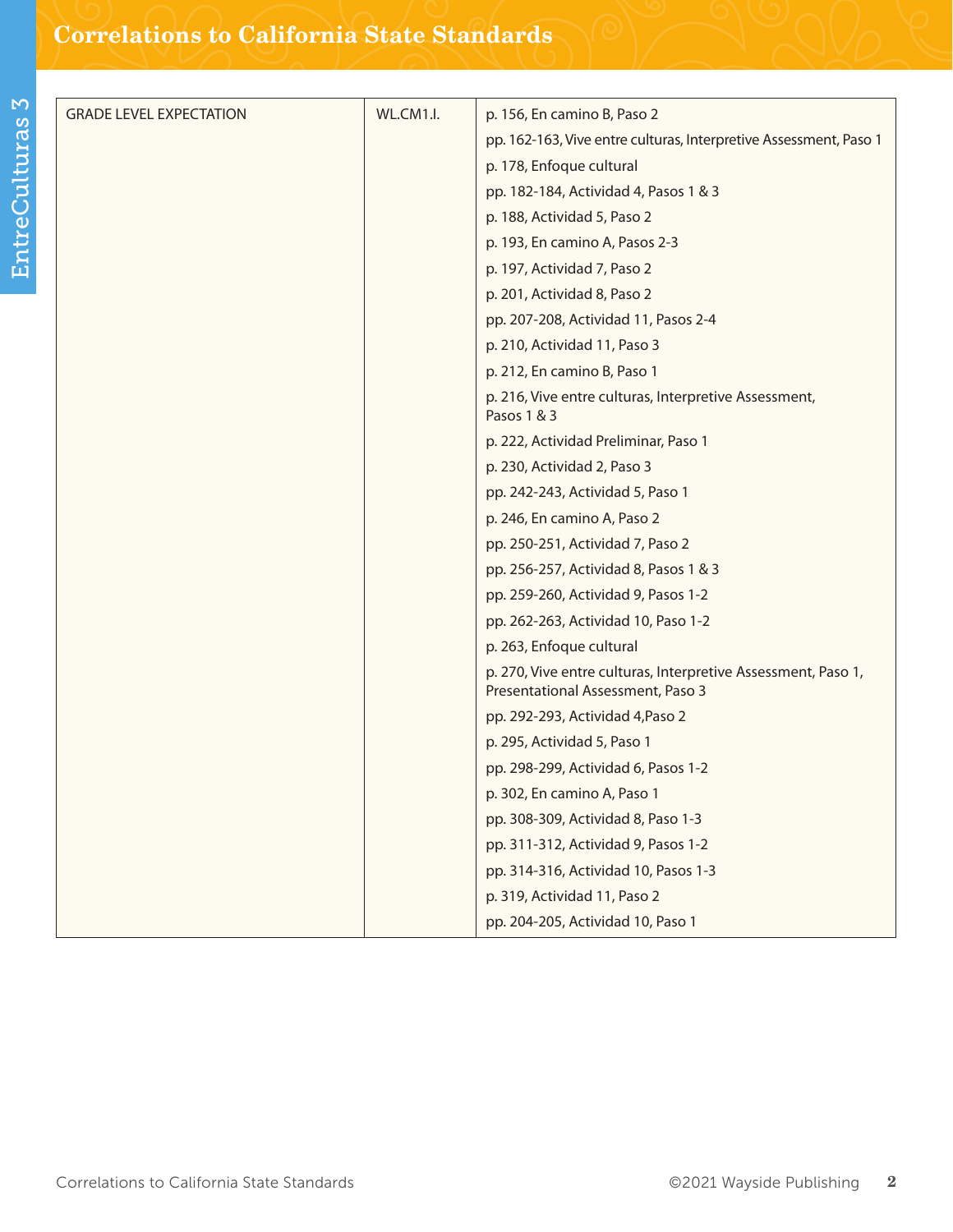**PERFORMANCE STANDARD/MODE**: Communication Standard 2: Interpersonal Communication

**EXPECTATION/SUBSTRAND**: Goal – Students interact and negotiate meaning in a variety of real-world settings and for multiple purposes, in spoken, signed, or written conversations. They use technology as appropriate, in order to collaborate, to share information, reactions, feelings, and opinions.

| <b>FOUNDATION/PROFICIENCY LEVEL</b> |           | <b>INTERMEDIATE</b>                                                                                                                                                                                                                                            |
|-------------------------------------|-----------|----------------------------------------------------------------------------------------------------------------------------------------------------------------------------------------------------------------------------------------------------------------|
| <b>GRADE LEVEL EXPECTATION</b>      | WL.CM2.I. | Participate in real-world, spoken, written, or signed<br>conversations related to self and the immediate environment.<br>Create sentences and strings of sentences to ask and answer<br>a variety of questions in transactional and some informal<br>settings. |
|                                     |           | p. 7, Actividad 3; Actividad 4                                                                                                                                                                                                                                 |
|                                     |           | p. 12, Actividad 6, ¿Qué aprendiste?                                                                                                                                                                                                                           |
|                                     |           | pp. 18-21, Actividad 8, Pasos 2-4                                                                                                                                                                                                                              |
|                                     |           | pp. 22-23, ¿Qué observas?, Paso 1                                                                                                                                                                                                                              |
|                                     |           | p. 33, Actividad 11, Paso 2                                                                                                                                                                                                                                    |
|                                     |           | p. 35, Actividad 11, Paso 5                                                                                                                                                                                                                                    |
|                                     |           | p. 37, Actividad 12, Paso 3                                                                                                                                                                                                                                    |
|                                     |           | p. 40, Actividad 13, Paso 2                                                                                                                                                                                                                                    |
|                                     |           | p. 41, Actividad 13, ¿Qué aprendiste?                                                                                                                                                                                                                          |
|                                     |           | pp. 42-43, Actividad 14                                                                                                                                                                                                                                        |
|                                     |           | pp. 44-45, Actividad 15, Pasos 1-2                                                                                                                                                                                                                             |
|                                     |           | p. 46, Actividad 16                                                                                                                                                                                                                                            |
|                                     |           | p. 47, En camino B, Paso 2                                                                                                                                                                                                                                     |
|                                     |           | p. 52, Vive entre culturas, Interpersonal Assessment, Paso 3                                                                                                                                                                                                   |
|                                     |           | p. 58, Actividad preliminar, Pasos 1-2                                                                                                                                                                                                                         |
|                                     |           | pp. 60-63, Actividad 1, Pasos 1, 5, & ¿Qué aprendiste?                                                                                                                                                                                                         |
|                                     |           | p. 66, Actividad 2, ¿Qué aprendiste?                                                                                                                                                                                                                           |
|                                     |           | p. 68, ¿Qué observas? Paso 3                                                                                                                                                                                                                                   |
|                                     |           | pp. 70-73, Actividad 3, Pasos 1-6                                                                                                                                                                                                                              |
|                                     |           | pp. 74-75, Observa 2, Paso 4                                                                                                                                                                                                                                   |
|                                     |           | p. 76, Actividad 4, Pasos 1-2                                                                                                                                                                                                                                  |
|                                     |           | pp. 78-79, Actividad 5, Pasos 1-3                                                                                                                                                                                                                              |
|                                     |           | pp. 80-81, Actividad 6, Pasos 1-2                                                                                                                                                                                                                              |
|                                     |           | p. 82, Actividad 6, Paso 4                                                                                                                                                                                                                                     |
|                                     |           | p. 83, Actividad 7, Paso 1                                                                                                                                                                                                                                     |
|                                     |           | p. 85, Actividad 7, ¿Qué aprendiste?                                                                                                                                                                                                                           |
|                                     |           | p. 91, Actividad 8, Paso 2                                                                                                                                                                                                                                     |
|                                     |           | pp. 92-94, ¿Qué observas?, Paso 1                                                                                                                                                                                                                              |
|                                     |           | pp. 99-101, Actividad 10, Paso 1                                                                                                                                                                                                                               |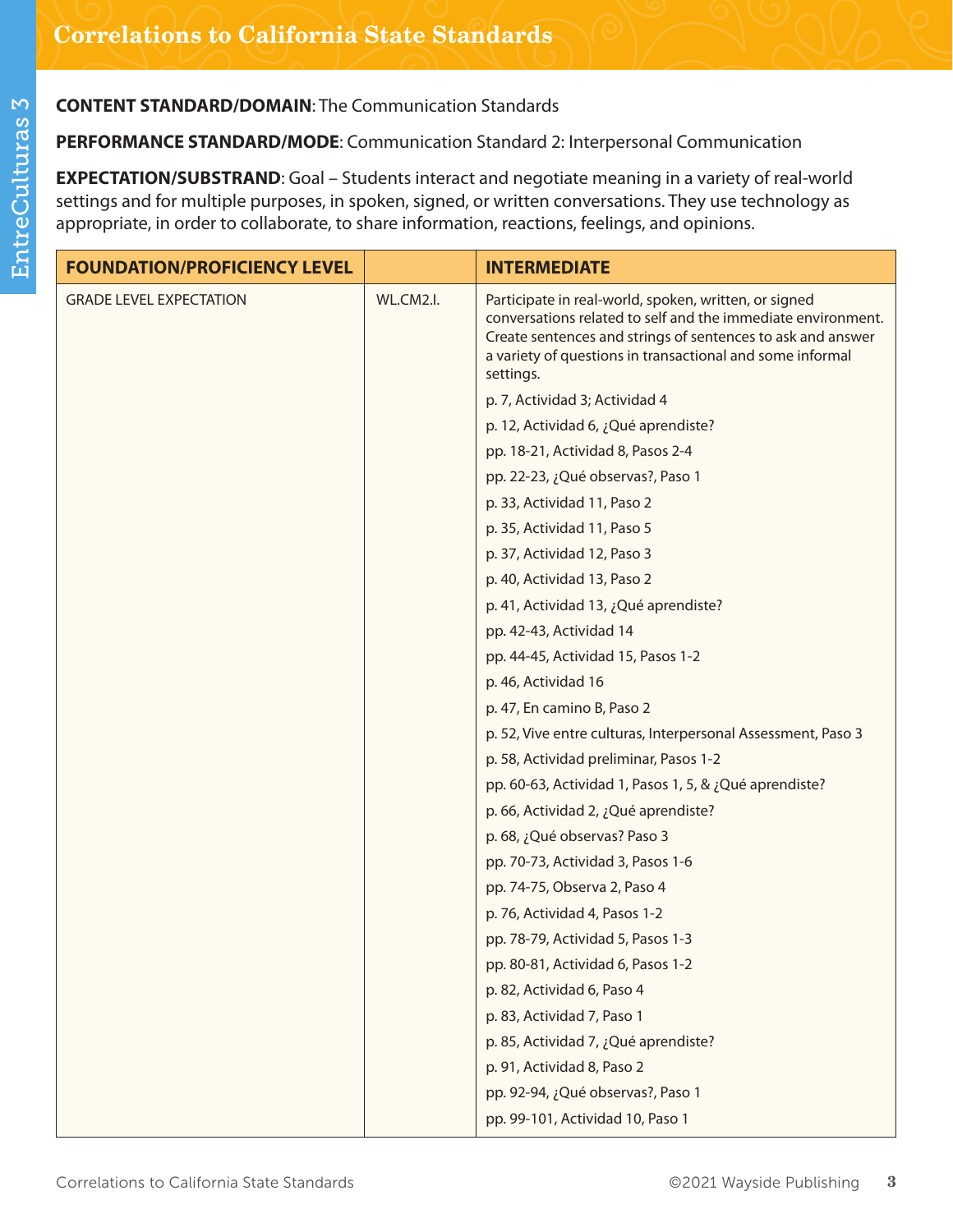| <b>GRADE LEVEL EXPECTATION</b> | WL.CM2.I. | p. 102, En camino B, Paso 3                                                                         |
|--------------------------------|-----------|-----------------------------------------------------------------------------------------------------|
|                                |           | p. 107, Vive entre culturas, Interpersonal Assessment, Paso 3                                       |
|                                |           | p. 112, Actividad preliminar                                                                        |
|                                |           | pp. 114-115, Actividad 1, Pasos 2-3                                                                 |
|                                |           | p. 117, Actividad 2, Paso 1-2                                                                       |
|                                |           | p. 120, Actividad 2, Paso 5                                                                         |
|                                |           | pp. 122-123, Observa, Paso 3                                                                        |
|                                |           | pp. 124-125, Pasos 1-3                                                                              |
|                                |           | p. 130, Actividad 5, Paso 1                                                                         |
|                                |           | p. 132, Actividad 6, Paso 1                                                                         |
|                                |           | p. 134, Actividad 6, Paso 4                                                                         |
|                                |           | p. 138, Actividad 7, Paso 3                                                                         |
|                                |           | p. 142, Actividad 8, Paso 2                                                                         |
|                                |           | p. 145, En camino A, Paso 3                                                                         |
|                                |           | p. 147, Actividad 9, Paso 1                                                                         |
|                                |           | pp. 150-152, Actividad 10, Paso 1-2                                                                 |
|                                |           | pp. 156-157, En camino B, Pasos 1, 3, & 5                                                           |
|                                |           | pp. 162-163, Vive entre culturas, Interpersonal Assessment,<br>Paso 2                               |
|                                |           | p. 168, Actividad Preliminar                                                                        |
|                                |           | pp. 170-171, Actividad 1, Paso 1-2                                                                  |
|                                |           | p. 173, Actividad 2, Paso 2                                                                         |
|                                |           | pp. 174-177, Actividad 3, Pasos 1, 2, & 5                                                           |
|                                |           | p. 179, Observa 1, Paso 2                                                                           |
|                                |           | pp. 182-184, Actividad 4, Pasos 1-3                                                                 |
|                                |           | p. 187, Actividad 5, Paso 1                                                                         |
|                                |           | pp. 189-191, Actividad 6, Pasos 1-3                                                                 |
|                                |           | p. 193, En camino A, Paso 2-3                                                                       |
|                                |           | p. 196, Actividad 7, Paso 1                                                                         |
|                                |           | p. 198, Observa 2, Paso 2                                                                           |
|                                |           | p. 200, Actividad 8, Paso 1                                                                         |
|                                |           | p. 203, Actividad 9, Paso 2                                                                         |
|                                |           | pp. 204-206, Actividad 10, Pasos 1-2                                                                |
|                                |           | pp. 209-210, Actividad 12, Pasos 1-2                                                                |
|                                |           | p. 212, En camino B, Pasos 2-3                                                                      |
|                                |           | p. 216, Vive entre culturas, Interpretive Assessment, Paso 2, &<br>Interpersonal Assessment, Paso 4 |
|                                |           | p. 222, Actividad preliminar, Paso 1                                                                |
|                                |           | p. 228, Actividad 2, Paso 1                                                                         |
|                                |           | p. 231, Actividad 2, Reflexión intercultural                                                        |
|                                |           | pp. 232-234, Actividad 3, Pasos 1 & 4                                                               |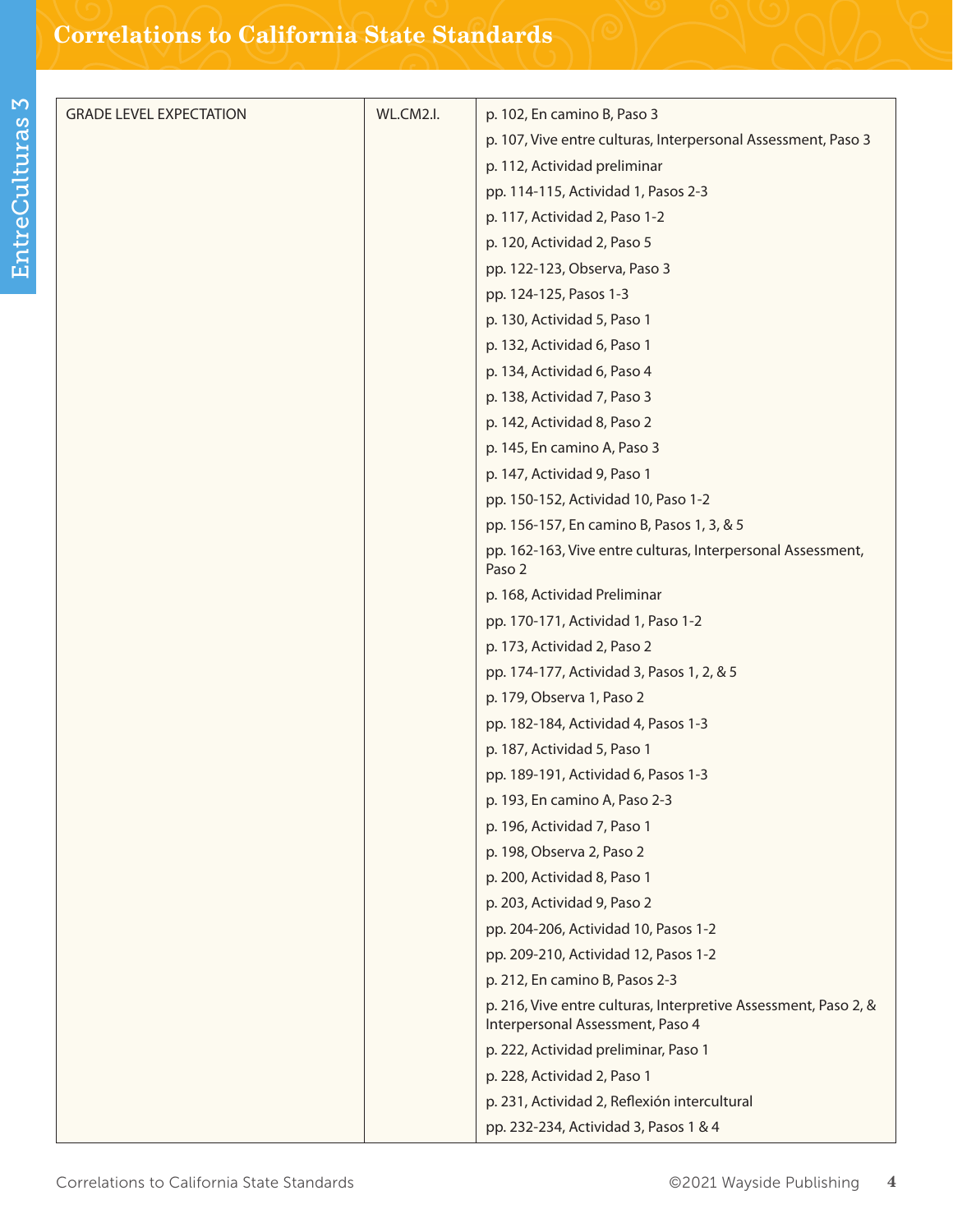| <b>GRADE LEVEL EXPECTATION</b> | WL.CM2.I. | pp. 234-237, Observa 1, Paso 2                                  |
|--------------------------------|-----------|-----------------------------------------------------------------|
|                                |           | p. 240, Actividad 4, Paso 3                                     |
|                                |           | pp. 245-246, En camino A, Paso 2                                |
|                                |           | pp. 248-249, Actividad 6, Pasos 1-2                             |
|                                |           | p. 250, Actividad 7, Paso 1-2                                   |
|                                |           | p. 256, Actividad 8, Paso 1-2                                   |
|                                |           | p. 259, Actividad 9, Paso 1                                     |
|                                |           | p. 263, Actividad 10, Paso 3                                    |
|                                |           | p. 266, En camino B, Paso 3                                     |
|                                |           | p. 271, Vive entre culturas, Interpersonal Assessment, Paso 2   |
|                                |           | p. 276, Actividad preliminar                                    |
|                                |           | p. 280, Actividad 1, Paso 4                                     |
|                                |           | p. 281, Reflexión intercultural                                 |
|                                |           | p. 282, Observa 1, Paso 1                                       |
|                                |           | p. 284, Actividad 2, Paso 1                                     |
|                                |           | p. 290, Actividad 3, Paso 3 & ¿Qué aprendiste?                  |
|                                |           | pp. 291-294, Actividad 4, Pasos 1 & 3d                          |
|                                |           | pp. 295-297, Actividad 5, Pasos 1 & 4d                          |
|                                |           | p. 298, Actividad 6, Paso 1                                     |
|                                |           | p. 302, En camino A, Paso 2                                     |
|                                |           | p. 305, Actividad 7, Paso 3                                     |
|                                |           | p. 308, Actividad 8, Paso 1                                     |
|                                |           | pp. 318-320, Actividad 11, Pasos 1 & 3, Reflexion intercultural |
|                                |           | p. 321, En camino B, Paso 1                                     |
|                                |           |                                                                 |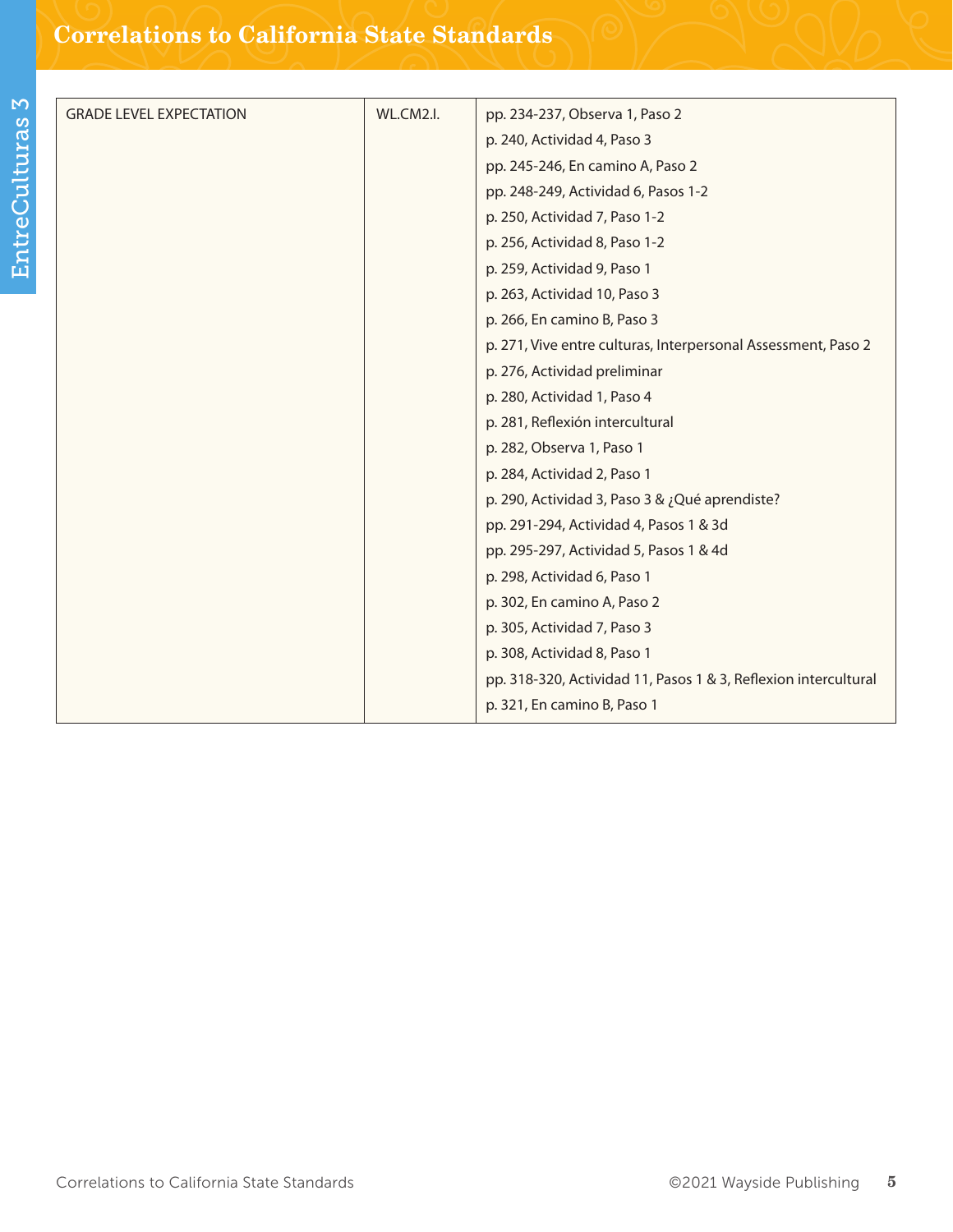## **PERFORMANCE STANDARD/MODE**: Communication Standard 3: Presentational Communication

**EXPECTATION/SUBSTRAND**: Goal – Students present information, concepts, and ideas on a variety of topics and for multiple purposes, in culturally appropriate ways. They adapt to various audiences of listeners, readers, or viewers, using the most suitable media and technologies to present and publish.

| <b>FOUNDATION/PROFICIENCY LEVEL</b> |           | <b>INTERMEDIATE</b>                                                                                                                                                                                                                                                                                                   |
|-------------------------------------|-----------|-----------------------------------------------------------------------------------------------------------------------------------------------------------------------------------------------------------------------------------------------------------------------------------------------------------------------|
| <b>GRADE LEVEL EXPECTATION</b>      | WL.CM3.I. | Make simple presentations in culturally appropriate ways<br>on transactional and informal topics related to self and<br>the immediate environment. Use sentences and strings of<br>sentences through spoken, written, or signed language using<br>the most suitable media and technologies to present and<br>publish. |
|                                     |           | pp. 6-7, Actividad 2                                                                                                                                                                                                                                                                                                  |
|                                     |           | p. 7, Actividad 3; Actividad 4                                                                                                                                                                                                                                                                                        |
|                                     |           | p. 9, Actividad 5, Paso 1                                                                                                                                                                                                                                                                                             |
|                                     |           | pp. 17-18, Jóvenes de Hoy: ¿Quiénes son los famosos?; Actividad<br>7, Paso 3; Actividad 7, ¿Qué aprendiste; Actividad 8, Paso 2                                                                                                                                                                                       |
|                                     |           | p. 21, Actividad 8, ¿Qué aprendiste?                                                                                                                                                                                                                                                                                  |
|                                     |           | pp. 24-25, Actividad 9, ¿Qué aprendiste?                                                                                                                                                                                                                                                                              |
|                                     |           | pp. 26-28, Actividad 10, Pasos 2 & ¿Qué aprendiste?                                                                                                                                                                                                                                                                   |
|                                     |           | p. 29, En camino A, Pasos 3-4                                                                                                                                                                                                                                                                                         |
|                                     |           | pp. 37-38, Actividad 12, Paso 2; Los Jóvenes de hoy, Cuéntale<br>a Mario; ¿Qué aprendiste?                                                                                                                                                                                                                            |
|                                     |           | p. 45, Reflexión intercultural                                                                                                                                                                                                                                                                                        |
|                                     |           | p. 47, En camino B, Paso 3                                                                                                                                                                                                                                                                                            |
|                                     |           | pp. 52-53, Viven entre culturas, Presentational Assessment,<br>Paso 4                                                                                                                                                                                                                                                 |
|                                     |           | p. 58, Actividad preliminar, Paso 2                                                                                                                                                                                                                                                                                   |
|                                     |           | pp. 67-69, ¿Qué observas, Pasos 5-6                                                                                                                                                                                                                                                                                   |
|                                     |           | p. 73, Reflexión intercultural                                                                                                                                                                                                                                                                                        |
|                                     |           | p. 79, Actividad 5, ¿Qué aprendiste?                                                                                                                                                                                                                                                                                  |
|                                     |           | p. 82-83, Actividad 6, ¿Qué aprendiste?                                                                                                                                                                                                                                                                               |
|                                     |           | pp. 86-87, En camino A, Pasos 3-4                                                                                                                                                                                                                                                                                     |
|                                     |           | p. 91, Reflexión intercultural                                                                                                                                                                                                                                                                                        |
|                                     |           | p. 98, Actividad 9, Paso 4 & Reflexión intercultural                                                                                                                                                                                                                                                                  |
|                                     |           | pp. 99-101, Actividad 10, ¿Qué aprendiste?                                                                                                                                                                                                                                                                            |
|                                     |           | p. 102, En camino B, Paso 4                                                                                                                                                                                                                                                                                           |
|                                     |           | p. 107, Vive entre culturas, Presentational Assessment, Paso 2                                                                                                                                                                                                                                                        |
|                                     |           | pp. 114-115, Actividad 1, ¿Qué aprendiste?                                                                                                                                                                                                                                                                            |
|                                     |           | pp. 118-119, Actividad 2, Paso 4                                                                                                                                                                                                                                                                                      |
|                                     |           | p. 121, Reflexión intercultural                                                                                                                                                                                                                                                                                       |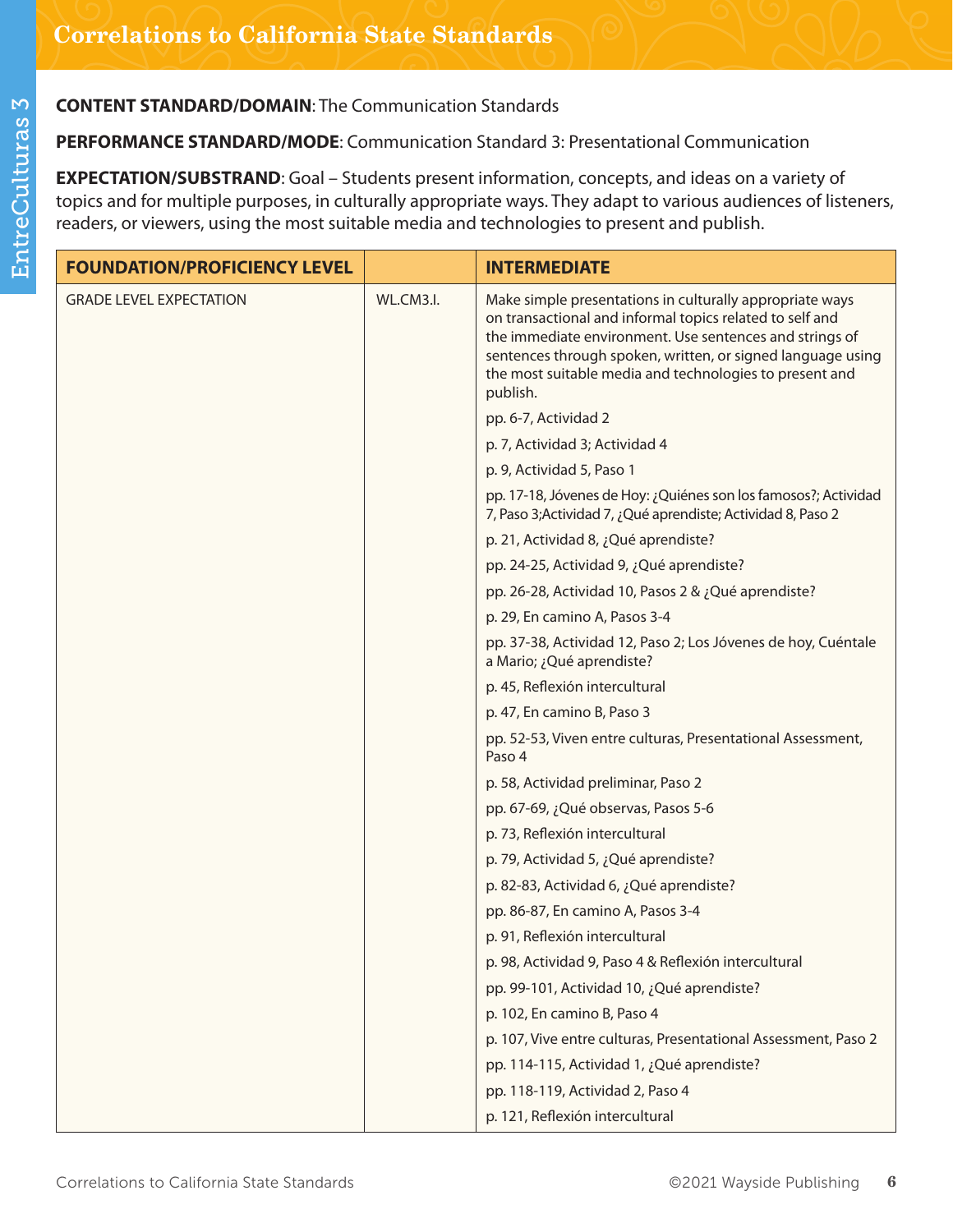| <b>GRADE LEVEL EXPECTATION</b> | WL.CM3.I. | p. 125, Actividad 3, ¿Qué aprendiste?                                  |
|--------------------------------|-----------|------------------------------------------------------------------------|
|                                |           | pp. 126-128, Actividad 4, Paso 2 & ¿Qué aprendiste?                    |
|                                |           | pp. 130-131, Actividad 5, Paso 3 & ¿Qué aprendiste?                    |
|                                |           | p. 134, Reflexión intercultural                                        |
|                                |           | pp. 138-139, Actividad 7, Paso 4 & ¿Qué aprendiste?                    |
|                                |           | pp. 141-144, Actividad 8, Pasos 1 & 3 & ¿Qué aprendiste?               |
|                                |           | p. 145, En camino A, Pasos 2-4                                         |
|                                |           | p. 150, Reflexión intercultural                                        |
|                                |           | p. 152, ¿Qué aprendiste?                                               |
|                                |           | pp. 153-155, Actividad 11, Paso 3 & ¿Qué aprendiste?                   |
|                                |           | pp. 156-157, En camino B, Paso 4                                       |
|                                |           | pp. 162-163, Vive entre culturas, Presentational Assessment,<br>Paso 3 |
|                                |           | pp. 170-171, Actividad 1, Pasos 3, 4, & ¿Qué aprendiste?               |
|                                |           | p. 173, Reflexión intercultural                                        |
|                                |           | pp. 174-178, Actividad 3, Paso 3 & ¿Qué aprendiste?                    |
|                                |           | p. 183, Actividad 4, Paso 3                                            |
|                                |           | pp. 185-186, Actividad 4, Pasos 4-5                                    |
|                                |           | p. 186, Paso 5e & ¿Qué aprendiste?                                     |
|                                |           | p. 188, Actividad 5, ¿Qué aprendiste?                                  |
|                                |           | p. 189, Actividad 6, Paso 1                                            |
|                                |           | p. 192, ¿Qué aprendiste?                                               |
|                                |           | p. 193, En camino A, Pasos 1, 4, & 5                                   |
|                                |           | p. 197, Actividad 7, ¿Qué aprendiste?                                  |
|                                |           | p. 200, Actividad 8, Paso 1                                            |
|                                |           | pp. 201-202, Actividad 8, Paso 2 ¿Qué aprendiste?                      |
|                                |           | p. 206, Actividad 10, ¿Qué aprendiste?                                 |
|                                |           | pp. 210-212, Actividad 12, Pasos 2-4, En camino B                      |
|                                |           | p. 216, Vive entre culturas, Presentational Assessment, Paso 5         |
|                                |           | p. 223, Actividad preliminar, Paso 3                                   |
|                                |           | p. 226-227, Actividad 1, Paso 2-3                                      |
|                                |           | p. 231, Reflexión intercultural                                        |
|                                |           | p. 234, Actividad 3, ¿Qué aprendiste?                                  |
|                                |           | pp. 234-237, Observa 1, Paso 4                                         |
|                                |           | p. 240, Actividad 4, Paso 3 & ¿Qué aprendiste?                         |
|                                |           | p. 244, Actividad 5, Pasos 2, 3, & ¿Qué aprendiste?                    |
|                                |           | pp. 245-246, En camino A, Pasos 1 & 3                                  |
|                                |           | p. 249, Actividad 6, Paso 2b; Reflexión intercultural                  |
|                                |           | pp. 252-253, Actividad 7, Paso 4 & ¿Qué aprendiste?                    |
|                                |           | p. 258, Actividad 8, ¿Qué aprendiste?                                  |
|                                |           | p. 261, Actividad 9, Paso 3 & ¿Qué aprendiste?                         |
|                                |           |                                                                        |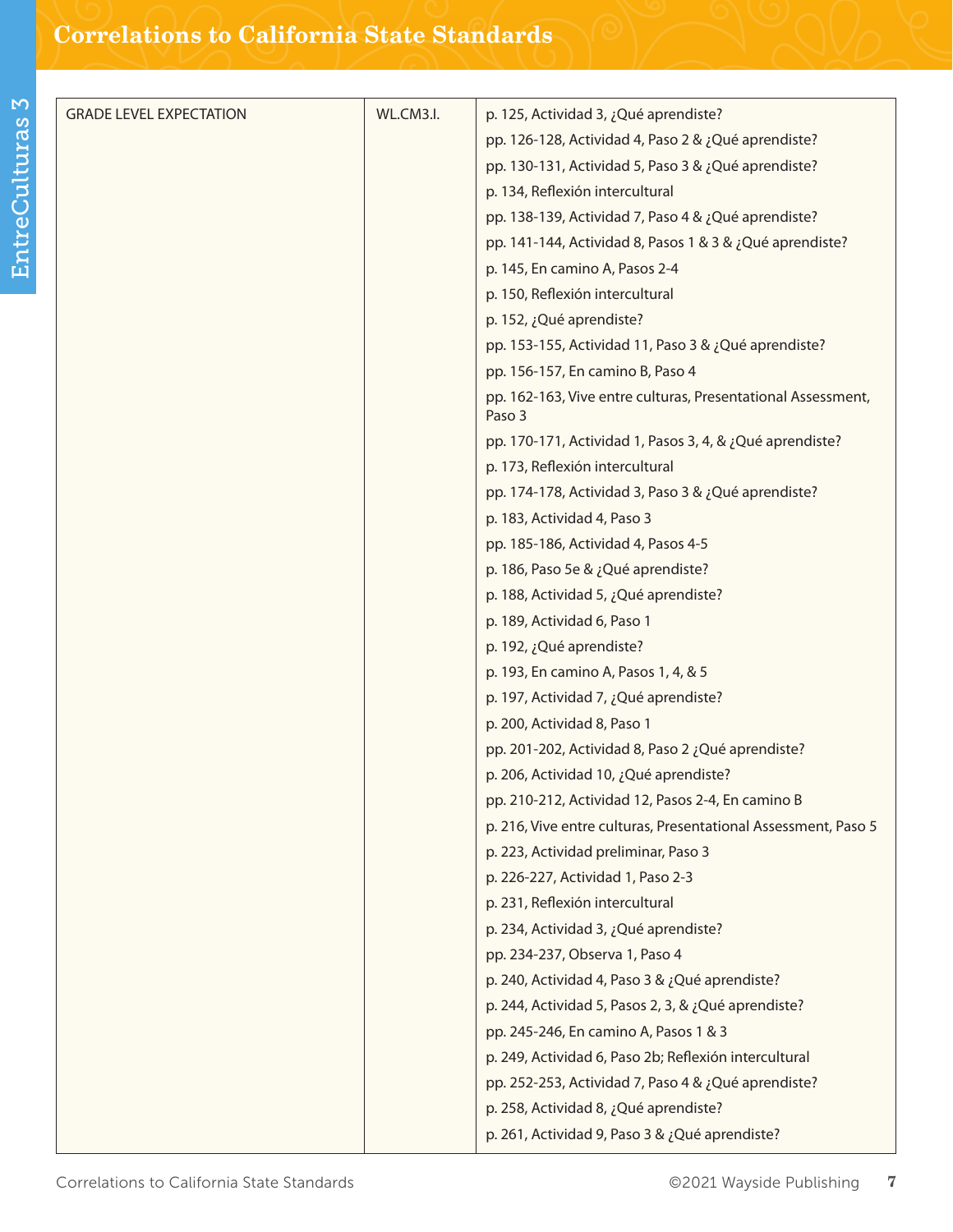| <b>GRADE LEVEL EXPECTATION</b> | WL.CM3.I. | p. 264, Actividad 10, ¿Qué aprendiste?                           |
|--------------------------------|-----------|------------------------------------------------------------------|
|                                |           | p. 265, En camino B, Paso 1                                      |
|                                |           | p. 271, Vive entre culturas, Presentational Assessment, Paso 3   |
|                                |           | p. 276, Actividad preliminar                                     |
|                                |           | p. 285, Actividad 2, Pasos 2, 3b, & 3c                           |
|                                |           | p. 288, Actividad 3, Reflexión intercultural                     |
|                                |           | pp. 292-294, Actividad 4, Paso 2b & 3 & ¿Qué aprendiste?         |
|                                |           | p. 295, Actividad 5, Pasos 2, 4 & Que aprendiste                 |
|                                |           | pp. 299-300, Actividad 6, Pasos 3b-4                             |
|                                |           | p. 302, En camino A, Paso 3                                      |
|                                |           | pp. 304-305, Actividad 7, Pasos 1, 2d, Reflexion intercultural   |
|                                |           | p. 309, Actividad 8, Paso 3c; ¿Qué aprendiste?                   |
|                                |           | p. 311, Actividad 9, Paso 1                                      |
|                                |           | p. 313, Reflexión intercultural                                  |
|                                |           | pp. 314-317, Actividad 10, Pasos 1 & 4c, Reflexion intercultural |
|                                |           | p. 320, Actividad 11, Reflexión intercultural                    |
|                                |           | p. 321, En camino B, Paso 3                                      |
|                                |           | p. 327, Vive entre culturas, Presentational Assessment, Paso 3   |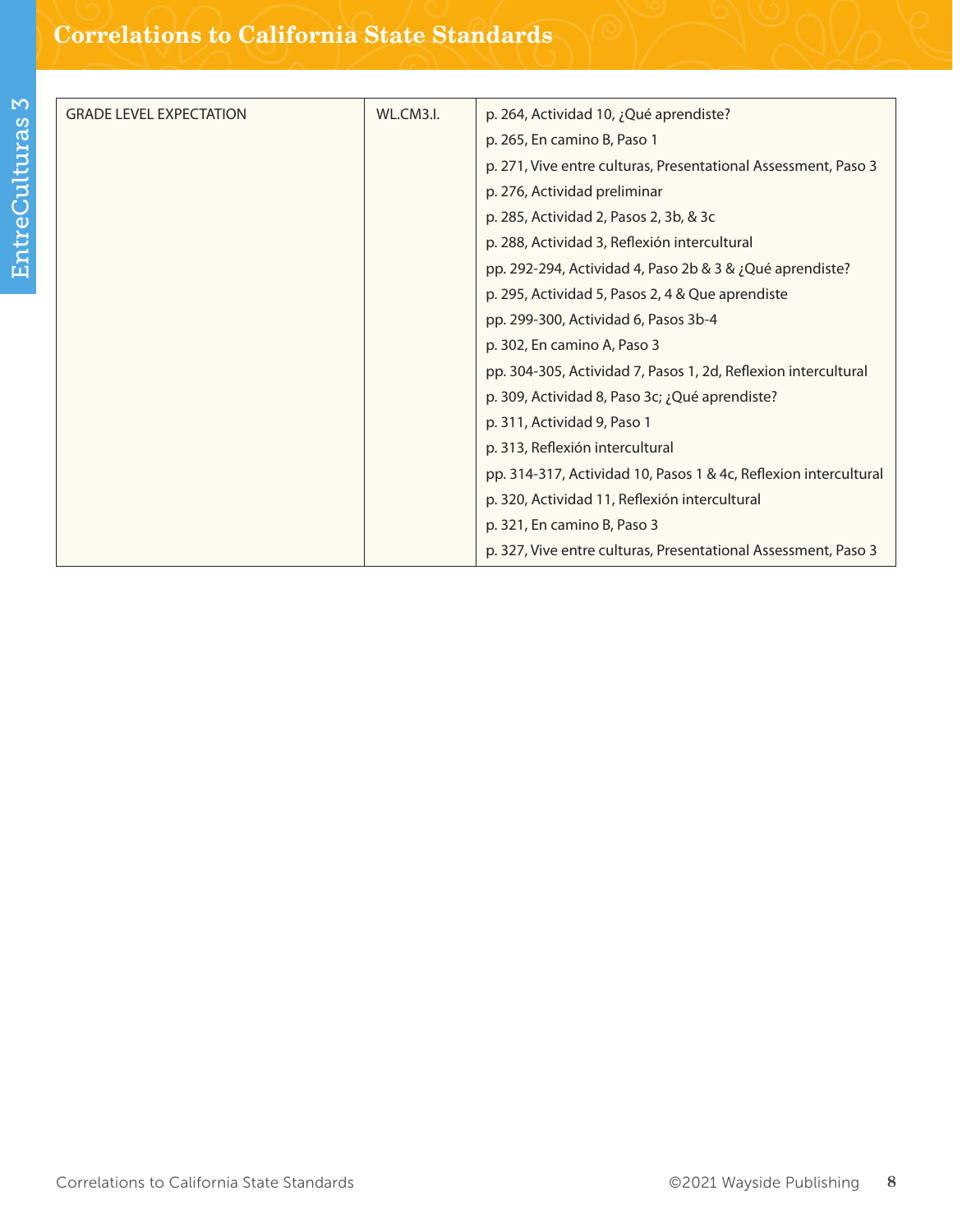**PERFORMANCE STANDARD/MODE**: Communication Standard 4: Settings for Communication

**EXPECTATION/SUBSTRAND**: Goal – Students use language in: highly predictable common daily settings (Novice); transactional and some informal settings (Intermediate); most informal and formal settings (Advanced); informal, formal, and professional settings, and unfamiliar and problem situations (Superior), in their communities and in the globalized world; Students recognize (Novice), participate in (Intermediate), initiate (Advanced), or sustain (Superior) language use opportunities outside the classroom and set goals while reflecting on progress, and use language for enjoyment, enrichment, and advancement.

| <b>FOUNDATION/PROFICIENCY LEVEL</b> |           | <b>INTERMEDIATE</b>                                                                                                                                                                                                                             |
|-------------------------------------|-----------|-------------------------------------------------------------------------------------------------------------------------------------------------------------------------------------------------------------------------------------------------|
| <b>GRADE LEVEL EXPECTATION</b>      | WL.CM4.I. | Participate in opportunities to use age-appropriate, culturally<br>authentic, real-world, and academic language in transactional<br>and some informal settings within target-language<br>communities in the United States and around the world. |
|                                     |           | p. 6, Actividad 1                                                                                                                                                                                                                               |
|                                     |           | p. 12, Actividad 6, ¿Qué aprendiste?                                                                                                                                                                                                            |
|                                     |           | p. 16, Actividad 7, Paso 2                                                                                                                                                                                                                      |
|                                     |           | p. 17, Jóvenes de Hoy: ¿Quiénes son los famosos?                                                                                                                                                                                                |
|                                     |           | p. 33, Actividad 11, Paso 2                                                                                                                                                                                                                     |
|                                     |           | p. 35, Paso 5                                                                                                                                                                                                                                   |
|                                     |           | p. 40, Paso 2                                                                                                                                                                                                                                   |
|                                     |           | p. 41, Actividad 13, ¿Qué aprendiste?                                                                                                                                                                                                           |
|                                     |           | p. 42-43, Actividad 14                                                                                                                                                                                                                          |
|                                     |           | p. 46, Actividad 16                                                                                                                                                                                                                             |
|                                     |           | p. 47, En camino B, Pasos 1-3                                                                                                                                                                                                                   |
|                                     |           | p. 52, Vive entre culturas, Interpersonal Assessment, Paso 3                                                                                                                                                                                    |
|                                     |           | p. 63, Actividad 1, ¿Qué aprendiste?                                                                                                                                                                                                            |
|                                     |           | p. 68, Paso 3                                                                                                                                                                                                                                   |
|                                     |           | p. 72, Pasos 4-5                                                                                                                                                                                                                                |
|                                     |           | pp. 76-77, Actividad 4, Paso 2b                                                                                                                                                                                                                 |
|                                     |           | pp. 78-79, Actividad 5, ¿Qué aprendiste?                                                                                                                                                                                                        |
|                                     |           | p. 80-82, Actividad 6, Pasos 1, 4 & Que aprendiste?                                                                                                                                                                                             |
|                                     |           | pp. 86-87, En camino A, Paso 4                                                                                                                                                                                                                  |
|                                     |           | p. 98, Actividad 9, Paso 4                                                                                                                                                                                                                      |
|                                     |           | p. 102, En camino B, Paso 2, 3                                                                                                                                                                                                                  |
|                                     |           | p. 107, Vive entre culturas, Presentational Assessment &<br><b>Interpersonal Assessment</b>                                                                                                                                                     |
|                                     |           | pp. 118-119, Actividad 2, Paso 4                                                                                                                                                                                                                |
|                                     |           | pp. 124-125, Actividad 3, ¿Qué aprendiste?                                                                                                                                                                                                      |
|                                     |           | p. 128, Actividad 4, ¿Qué aprendiste?                                                                                                                                                                                                           |
|                                     |           | pp. 130-131, Actividad 5, Paso 3 & ¿Qué aprendiste?                                                                                                                                                                                             |
|                                     |           | pp. 141-144, Actividad 8, Paso 1 & ¿Qué aprendiste?                                                                                                                                                                                             |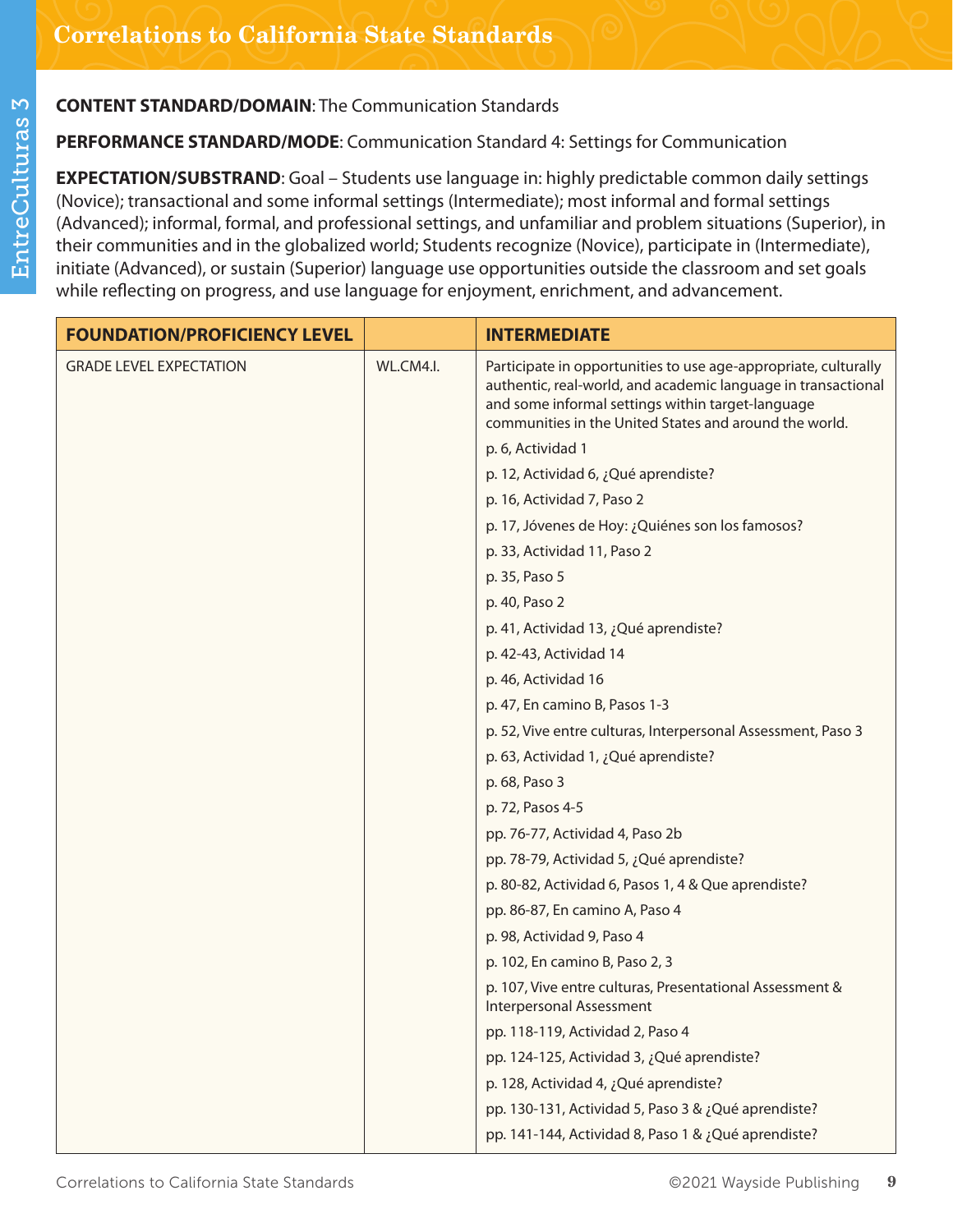| <b>GRADE LEVEL EXPECTATION</b> | WL.CM4.I. | p. 145, En camino A, Pasos 3-4                                                                       |
|--------------------------------|-----------|------------------------------------------------------------------------------------------------------|
|                                |           | pp. 150-152, Actividad 10, Paso 2 & ¿Qué aprendiste?                                                 |
|                                |           | p. 153, Actividad 11, Paso 1                                                                         |
|                                |           | pp. 156-157, En camino B, Pasos 1, 4, & 5                                                            |
|                                |           | p. 162, Vive entre culturas, Interpersonal Assessment, Paso 2                                        |
|                                |           | p. 171, Actividad 1, ¿Qué aprendiste?                                                                |
|                                |           | p. 177, Actividad 3, Paso 5                                                                          |
|                                |           | p. 185, Actividad 4, Paso 4                                                                          |
|                                |           | p. 191, Actividad 6, Paso 3                                                                          |
|                                |           | p. 197, Actividad 7, ¿Qué aprendiste?                                                                |
|                                |           | pp. 200-201, Actividad 8, Pasos 1-2                                                                  |
|                                |           | p. 206, Actividad 10, ¿Qué aprendiste?                                                               |
|                                |           | p. 212, En camino B, Pasos 2-4                                                                       |
|                                |           | p. 216, Vive entre culturas, Interpersonal Assessment, Paso 4 &<br>Presentational Assessment, Paso 5 |
|                                |           | p. 240, Actividad 4, Paso 3                                                                          |
|                                |           | pp. 245-246, En camino A, Pasos 1-3                                                                  |
|                                |           | p. 253, Actividad 7, ¿Qué aprendiste?                                                                |
|                                |           | p. 261, Actividad 9, ¿Qué aprendiste?                                                                |
|                                |           | p. 264, Actividad 10, ¿Qué aprendiste?                                                               |
|                                |           | p. 271, Vive entre culturas, Interpersonal Assessment, Paso 2                                        |
|                                |           | pp. 285-287, Actividad 2, Pasos 2, 3b, 3c & 4                                                        |
|                                |           | p. 290, Actividad 3, ¿Qué aprendiste?                                                                |
|                                |           | p. 297, Actividad 5, Paso 4 & ¿Qué aprendiste?                                                       |
|                                |           | p. 300, Actividad 6, Paso 4                                                                          |
|                                |           | p. 305, Actividad 7, Paso 3                                                                          |
|                                |           | p. 309, Actividad 8, ¿Qué aprendiste?                                                                |
|                                |           | p. 316, Actividad 10, Paso 3                                                                         |
|                                |           | p. 321, En camino B, Pasos 1 & 3                                                                     |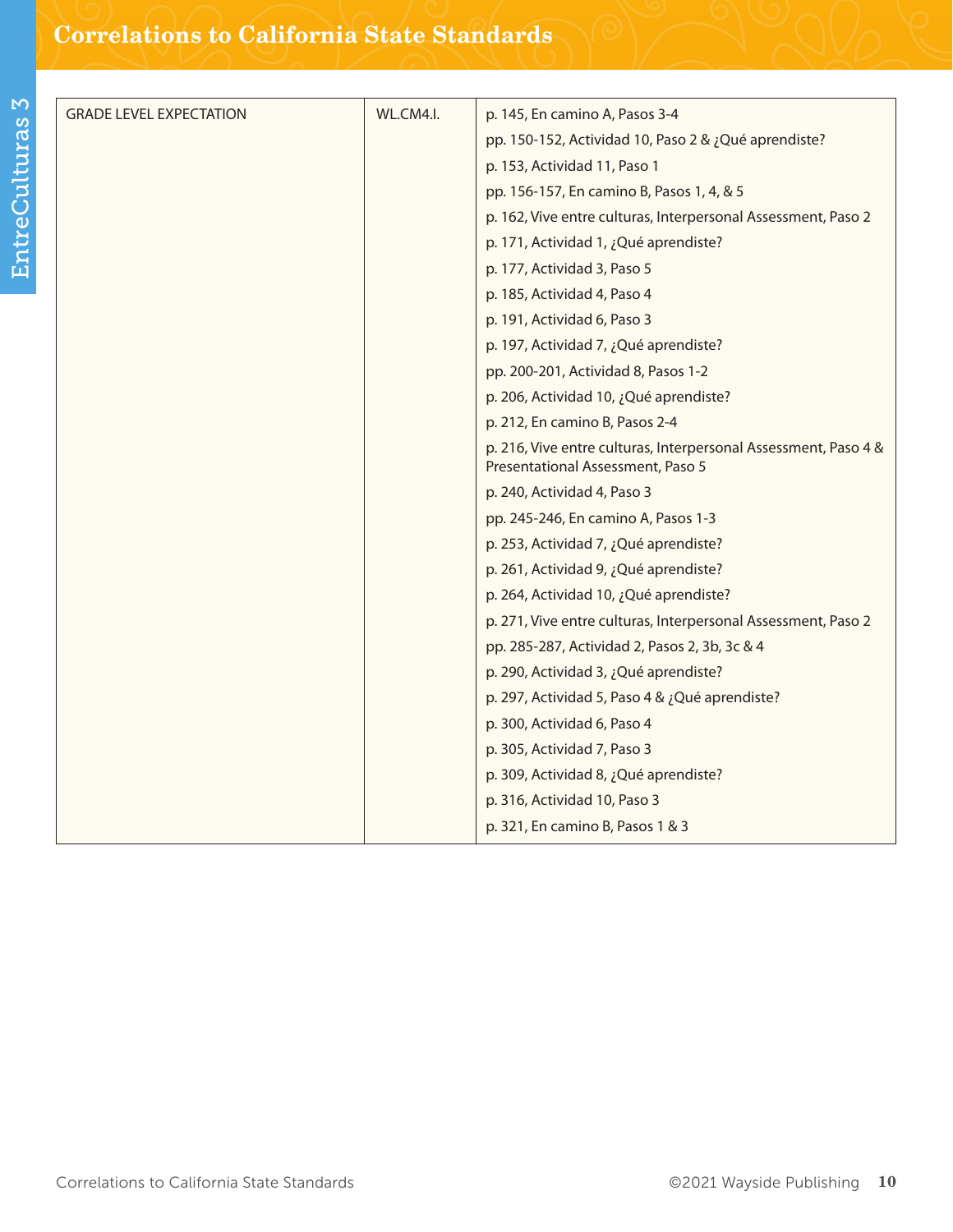**PERFORMANCE STANDARD/MODE**: Communication Standard 5: Receptive Structures in Service of Communication

**EXPECTATION/SUBSTRAND:** Goal – Students use the following structures to communicate: sounds, parameters, and writing systems (Novice); basic word and sentence formation (Intermediate); structures for major time frames and text structures for paragraph-level discourse (Advanced); all structures and text structures for extended discourse (Superior); Students use the following language text types to communicate: learned words, signs and fingerspelling, and phrases (Novice); sentences and strings of sentences (Intermediate); paragraphs and strings of paragraphs (Advanced); or coherent, cohesive multiparagraph texts (Superior).

| <b>FOUNDATION/PROFICIENCY LEVEL</b> |           | <b>INTERMEDIATE</b>                                                                                                                                                            |
|-------------------------------------|-----------|--------------------------------------------------------------------------------------------------------------------------------------------------------------------------------|
| <b>GRADE LEVEL EXPECTATION</b>      | WL.CM5.I. | Demonstrate understanding of transactional and informal<br>topics related to self and the immediate environment. Use<br>basic sentence-level elements (morphology and syntax). |
|                                     |           | p. 5, Conoce a Andrés y su familia                                                                                                                                             |
|                                     |           | p. 7, Actividad 3; Actividad 4                                                                                                                                                 |
|                                     |           | p. 10, Actividad 5, Pasos 2-3                                                                                                                                                  |
|                                     |           | pp. 11-12, Actividad 6, Pasos 1-3                                                                                                                                              |
|                                     |           | pp. 13-18, Actividad 7, Pasos 1, 2, & 3, & ¿Qué aprendiste?                                                                                                                    |
|                                     |           | p. 18, Actividad 8, Pasos 1-2; ¿Qué aprendiste?                                                                                                                                |
|                                     |           | pp. 20-21, Actividad 8, Pasos 3-4                                                                                                                                              |
|                                     |           | pp. 22-23, ¿Qué observas?, Pasos 1-2                                                                                                                                           |
|                                     |           | pp. 24-25, Actividad 9, Pasos 1-2                                                                                                                                              |
|                                     |           | pp. 26-28, Actividad 10, Paso 1b                                                                                                                                               |
|                                     |           | p. 29, En camino A, Pasos 1-2                                                                                                                                                  |
|                                     |           | pp. 31-35, Pasos 1, 2, 3, & 5                                                                                                                                                  |
|                                     |           | p. 36, Actividad 12, Paso 1                                                                                                                                                    |
|                                     |           | p. 37, Actividad 12, Paso 3                                                                                                                                                    |
|                                     |           | p. 38, Los jóvenes de hoy, Cuéntele a Mario; ¿Qué aprendiste?                                                                                                                  |
|                                     |           | pp. 39-41, Actividad 13, Pasos 1-2, Que Aprendiste?                                                                                                                            |
|                                     |           | p. 42-43, Actividad 14                                                                                                                                                         |
|                                     |           | pp. 44-45, Actividad 15, Pasos 1-2                                                                                                                                             |
|                                     |           | p. 47, En camino B, Pasos 1-2                                                                                                                                                  |
|                                     |           | pp. 52-53, Vive entre culturas, Interpretive Assessment, Paso<br>1-2, & Interpersonal Assessment, Paso 3                                                                       |
|                                     |           | p. 58, Actividad preliminar, Paso 1                                                                                                                                            |
|                                     |           | pp. 60-64, Actividad 1, Pasos 1-5, & ¿Qué aprendiste?                                                                                                                          |
|                                     |           | pp. 64-66, Actividad 2, Paso 1, 2, & ¿Qué aprendiste?                                                                                                                          |
|                                     |           | pp. 67-69, Observa 1, Pasos 1-4                                                                                                                                                |
|                                     |           | pp. 70-72, Actividad 3, Paso 1, 24, 5, & 6                                                                                                                                     |
|                                     |           | pp. 74-75, Observa 2, Paso 1-4                                                                                                                                                 |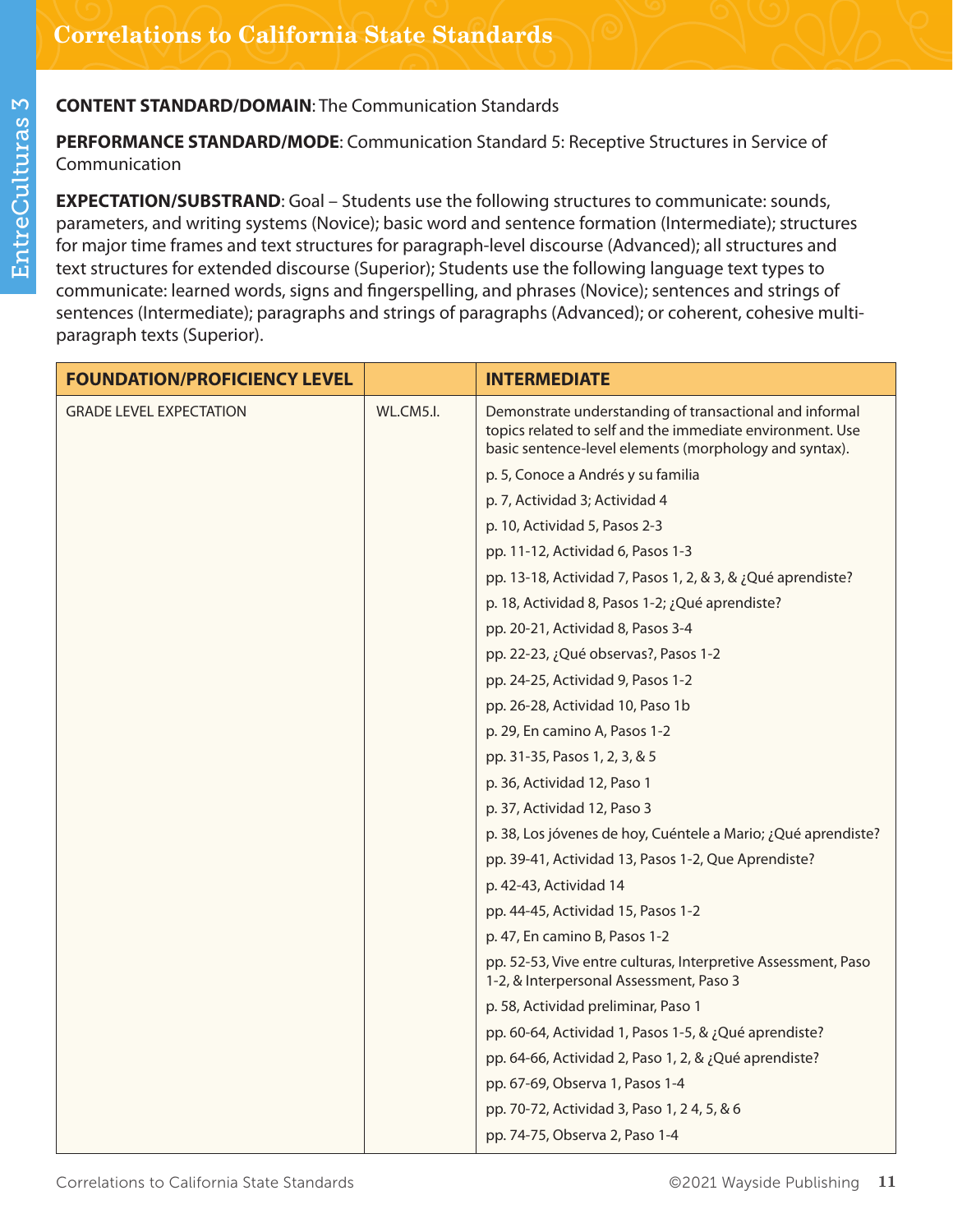| <b>GRADE LEVEL EXPECTATION</b> | WL.CM5.I. | p. 76, Actividad 4, Pasos 1-2                                                                            |
|--------------------------------|-----------|----------------------------------------------------------------------------------------------------------|
|                                |           | pp. 78-79, Actividad 5, Pasos 1-3                                                                        |
|                                |           | p. 80-82, Actividad 6, Pasos 1-4, Que aprendiste?                                                        |
|                                |           | pp. 83-85, Actividad 7, Paso 1, Que aprendiste?                                                          |
|                                |           | pp. 86-87, En camino A, Paso 2                                                                           |
|                                |           | pp. 89-91, Actividad 8, Pasos 1-2                                                                        |
|                                |           | pp. 92-94, ¿Qué observas? Pasos 1-4                                                                      |
|                                |           | pp. 94-98, Actividad 9, Pasos 1-4                                                                        |
|                                |           | pp. 99-101. Actividad 10, Pasos 1-2                                                                      |
|                                |           | p. 102, En camino B, Pasos 1 & 3                                                                         |
|                                |           | p. 107, Interpretive Assessment, Paso 1 & Interpersonal<br>Assessment, Paso 3                            |
|                                |           | p. 112, Actividad preliminar                                                                             |
|                                |           | p. 114-115, Actividad 1, Pasos 1-3                                                                       |
|                                |           | p. 117, Actividad 2, Pasos 1-2                                                                           |
|                                |           | pp. 118-120, Actividad 2, Pasos 3-5                                                                      |
|                                |           | pp. 122-123, Observa, Pasos 1, 2, 3, & 5                                                                 |
|                                |           | pp. 124-125, Actividad 3, Pasos 1-3                                                                      |
|                                |           | pp. 126-128, Actividad 4, Paso 1-2                                                                       |
|                                |           | pp. 130-131, Actividad 5, Pasos 1-3                                                                      |
|                                |           | pp. 132-133, Actividad 6, Pasos 1-2                                                                      |
|                                |           | p. 134, Actividad 6, Pasos 3-4                                                                           |
|                                |           | pp. 135-138, Actividad 7, Pasos 1-3                                                                      |
|                                |           | pp. 141-143, Actividad 8, Pasos 1-3                                                                      |
|                                |           | p. 145, En camino A, Pasos 1 & 3                                                                         |
|                                |           | pp. 147-149, Actividad 9, Pasos 1-3                                                                      |
|                                |           | pp. 150-152, Actividad 10, Paso 1-2                                                                      |
|                                |           | pp. 153-155, Actividad 11, Paso 1-2                                                                      |
|                                |           | pp. 156-157, En camino B, Pasos 1, 2, 3, & 5                                                             |
|                                |           | pp. 162-163, Vive entre culturas, Interpretive Assessment, Paso<br>1, & Interpersonal Assessment, Paso 2 |
|                                |           | p. 168, Actividad Preliminar                                                                             |
|                                |           | p. 170, Actividad 1, Pasos 1-2                                                                           |
|                                |           | pp. 172-173, Actividad 2, Pasos 1-2                                                                      |
|                                |           | pp. 174-177, Actividad 3, Pasos 1, 2, 4, & 5                                                             |
|                                |           | pp. 179-180, Observa 1, Pasos 1-4                                                                        |
|                                |           | pp. 182-185, Actividad 4, Pasos 1-5                                                                      |
|                                |           | pp. 187-188, Actividad 5, Pasos 1-2                                                                      |
|                                |           | pp. 189-191, Actividad 6, Pasos 1 & 3                                                                    |
|                                |           | p. 193, En camino A, Pasos 2-3                                                                           |
|                                |           | pp. 196-197, Actividad 7, Pasos 1-2                                                                      |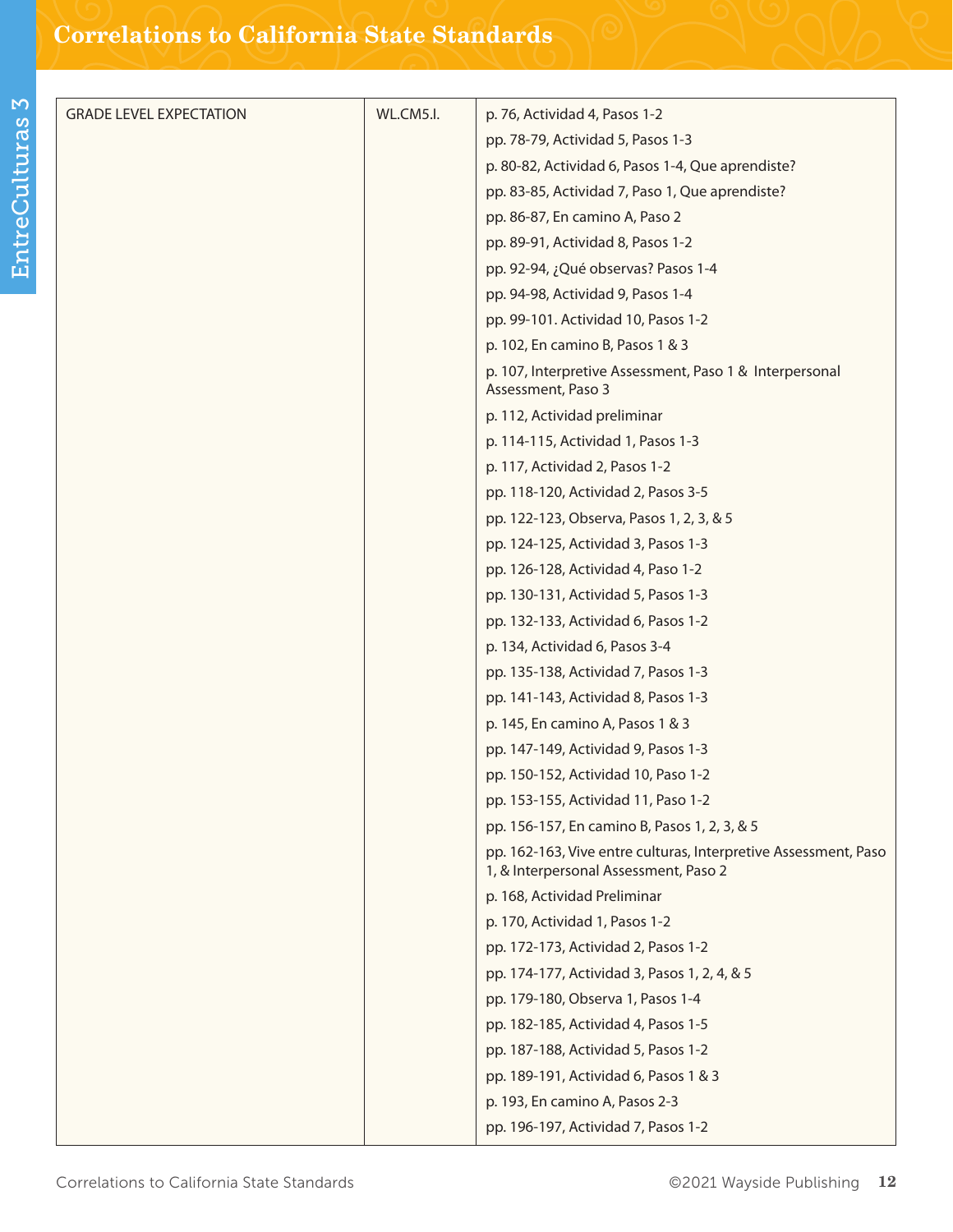| <b>GRADE LEVEL EXPECTATION</b> | WL.CM5.I. | pp. 198-199, Observa 2, Pasos 1-4                                                                  |
|--------------------------------|-----------|----------------------------------------------------------------------------------------------------|
|                                |           | pp. 200-201, Actividad 8, Pasos 1-2                                                                |
|                                |           | pp. 202-203, Actividad 9, Pasos 1-2                                                                |
|                                |           | pp. 204-206, Actividad 10, Pasos 1-2                                                               |
|                                |           | pp. 207-208, Actividad 11, Pasos 1-4                                                               |
|                                |           | p. 209-210, Actividad 12, Pasos 1-3                                                                |
|                                |           | p. 212, En camino B, Pasos 1, 2, & 3                                                               |
|                                |           | p. 216, Vive entre culturas, Interpretive Assessment, Pasos 1-4                                    |
|                                |           | pp. 222-223, Actividad preliminar, Pasos 1-2                                                       |
|                                |           | pp. 225-226, Actividad 1, Pasos 1-2                                                                |
|                                |           | pp. 228-231, Actividad 2, Pasos 1-3, & Reflexión intercultural                                     |
|                                |           | pp. 232-234, Actividad 3, Pasos, 1,2 & 4                                                           |
|                                |           | pp. 235-237, Observa 1, Pasos 1-3                                                                  |
|                                |           | pp. 238-239, Actividad 4, Paso 1-2                                                                 |
|                                |           | p. 240, Actividad 4, Paso 3                                                                        |
|                                |           | pp. 242-244, Actividad 5, Pasos 1-2                                                                |
|                                |           | p. 246, En camino A, Paso 2                                                                        |
|                                |           | pp. 248-249, Actividad 6, Pasos 1-2, & Reflexión intercultural                                     |
|                                |           | p. 252, Actividad 7, Paso 3                                                                        |
|                                |           | pp. 254-255 Observa 2, Pasos 1-4                                                                   |
|                                |           | pp. 256-257, Actividad 8, Pasos 1-3                                                                |
|                                |           | pp. 259-260, Actividad 9, Pasos 1-2                                                                |
|                                |           | pp. 262-263, Actividad 10, Pasos 1-3                                                               |
|                                |           | pp. 265-266, En camino B, Pasos 1-2                                                                |
|                                |           | p. 271, Vive entre culturas, Interpretive Assessment, Paso 1 &<br>Interpersonal Assessment, Paso 2 |
|                                |           | p. 276, Actividad Preliminar                                                                       |
|                                |           | pp. 278-280, Actividad 1, Pasos 1-4                                                                |
|                                |           | pp. 282-283, Observa 1, Pasos 1-3                                                                  |
|                                |           | pp. 284-287, Actividad 2, Pasos 1, 2, 3a, 3c                                                       |
|                                |           | pp. 289-290, Actividad 3, Pasos 1-3                                                                |
|                                |           | pp. 291-293, Actividad 4, Pasos 1-2                                                                |
|                                |           | pp. 295-297, Actividad 5, Pasos 1,3 & 4                                                            |
|                                |           | pp. 298-299, Actividad 6, Pasos 1-3                                                                |
|                                |           | p. 302, En camino A, Pasos 1-2                                                                     |
|                                |           | pp. 304-305, Actividad 7, Pasos 1-2                                                                |
|                                |           | pp. 306-307, Observa 2                                                                             |
|                                |           | p. 308, Actividad 8, Pasos 1-2                                                                     |
|                                |           | p. 309, Actividad 8, Paso 3                                                                        |
|                                |           | pp. 311-312, Actividad 9, Pasos 1-2                                                                |
|                                |           | pp. 314-318, Actividad 10, Pasos 1-4                                                               |
|                                |           |                                                                                                    |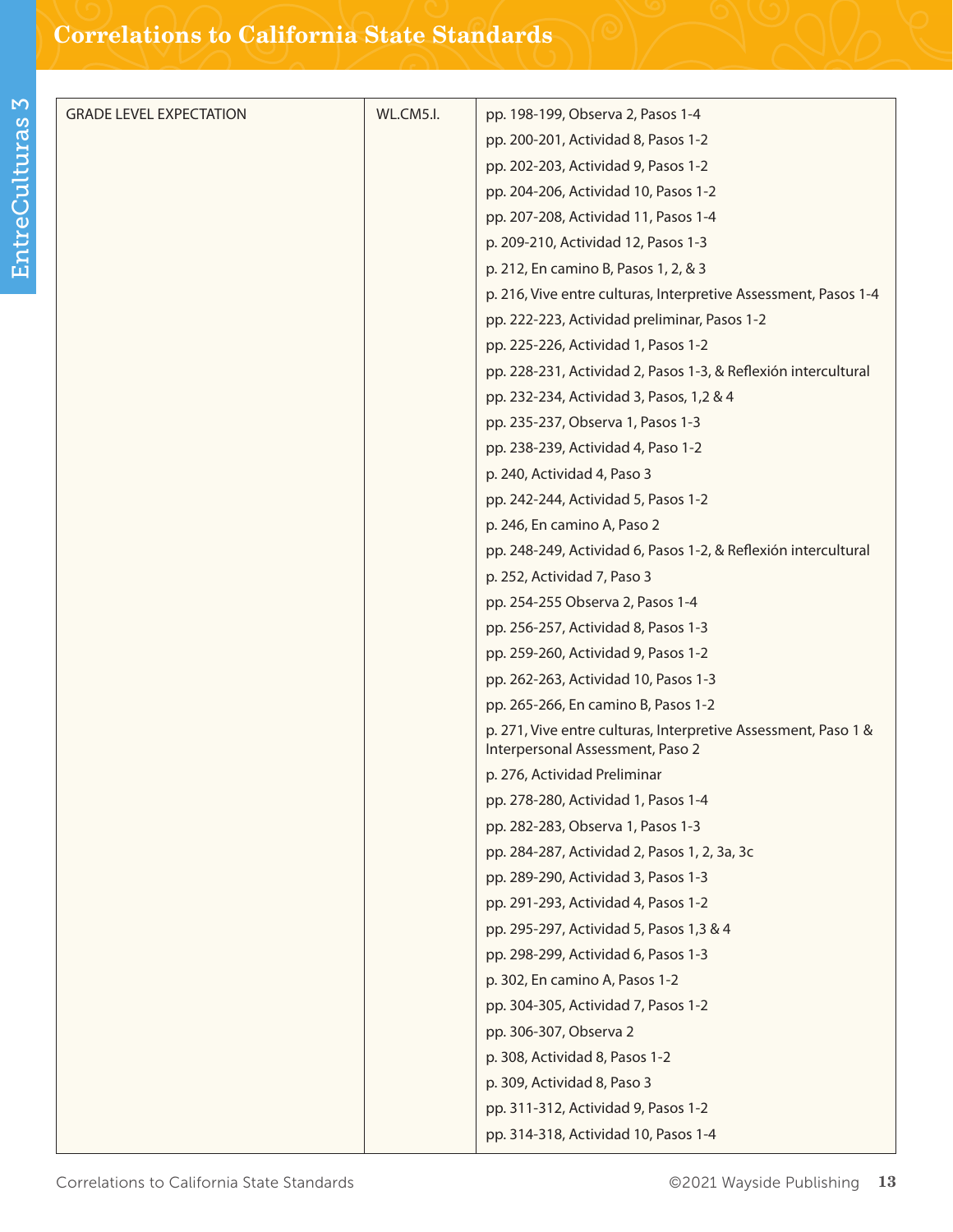| <b>GRADE LEVEL EXPECTATION</b> | WL.CM5.I. | pp. 318-320, Actividad 11, Pasos 1-3                                                               |
|--------------------------------|-----------|----------------------------------------------------------------------------------------------------|
|                                |           | p. 321, En camino B, Paso 1-2                                                                      |
|                                |           | p. 327, Vive entre culturas, Interpretive Assessment, Paso 1 &<br>Interpersonal Assessment, Paso 2 |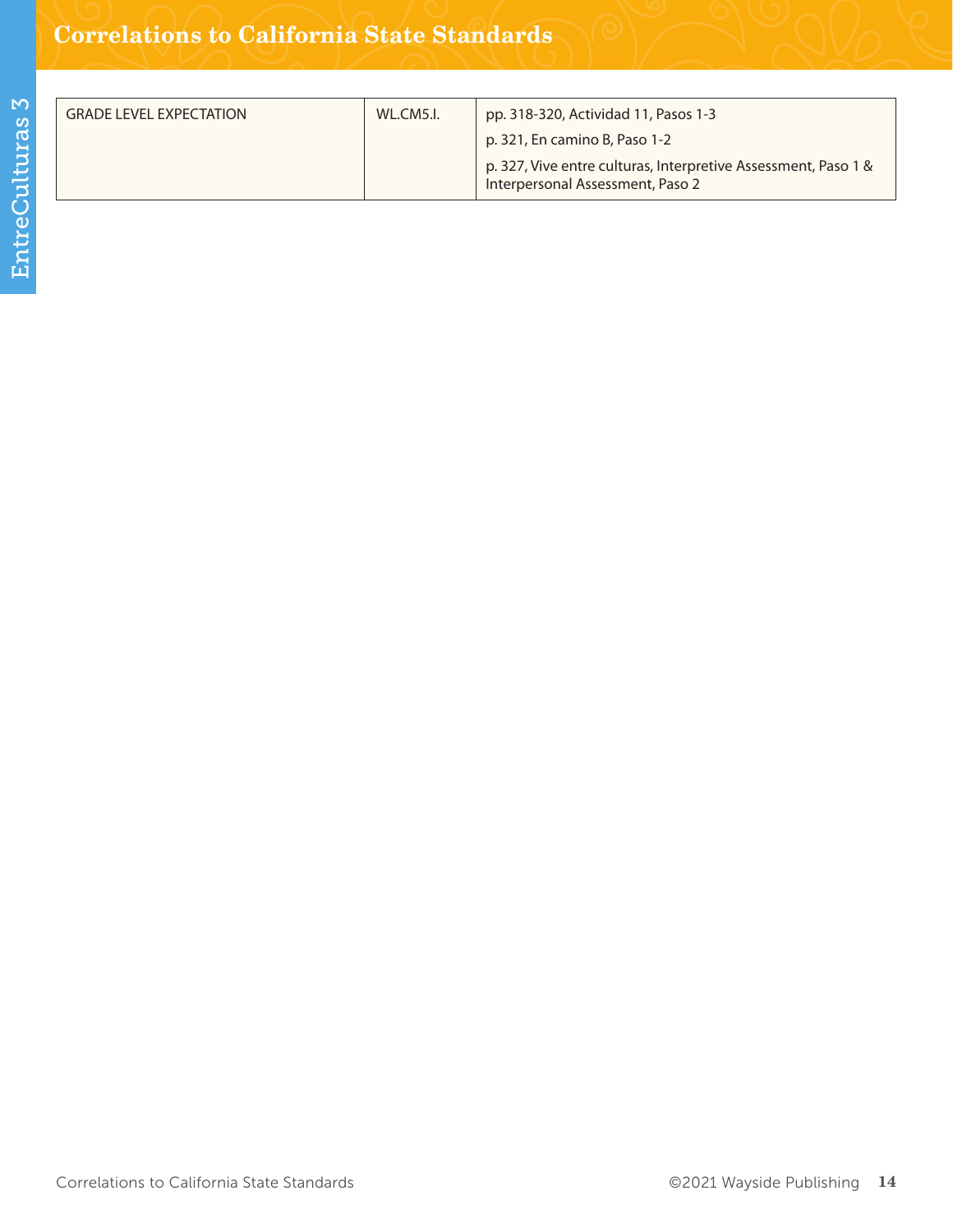**PERFORMANCE STANDARD/MODE**: Communication Standard 6: Productive Structures in Service of Communication

**EXPECTATION/SUBSTRAND**: Goal – Students use the following structures to communicate: sounds, parameters, and writing systems (Novice); basic word and sentence formation (Intermediate); structures for major time frames and text structures for paragraph-level discourse (Advanced); all structures and text structures for extended discourse (Superior); Students use the following language text types to communicate: learned words, signs and fingerspelling, and phrases (Novice); sentences and strings of sentences (Intermediate); paragraphs and strings of paragraphs (Advanced); or coherent, cohesive multiparagraph texts (Superior).

| <b>FOUNDATION/PROFICIENCY LEVEL</b> |           | <b>INTERMEDIATE</b>                                                                                                                                                                                                      |
|-------------------------------------|-----------|--------------------------------------------------------------------------------------------------------------------------------------------------------------------------------------------------------------------------|
| <b>GRADE LEVEL EXPECTATION</b>      | WL.CM6.I. | Communicate about transactional topics, and some informal<br>ones, related to self and the immediate environment in<br>sentences and strings of sentences. Use basic sentence-level<br>elements (morphology and syntax). |
|                                     |           | p. 6, Actividad 1                                                                                                                                                                                                        |
|                                     |           | pp. 6-7, Actividad 2                                                                                                                                                                                                     |
|                                     |           | p. 7, Actividad 3; Actividad 4                                                                                                                                                                                           |
|                                     |           | p. 9, Actividad 5, Paso 1                                                                                                                                                                                                |
|                                     |           | p. 10, Actividad 5, Paso 3                                                                                                                                                                                               |
|                                     |           | p. 12, Actividad 6, ¿Qué aprendiste?                                                                                                                                                                                     |
|                                     |           | pp. 18-21, Actividad 8, Paso 2; Actividad 7, ¿Qué aprendiste?<br>Paso 4                                                                                                                                                  |
|                                     |           | pp. 22-23, ¿Qué observas?, Paso 1                                                                                                                                                                                        |
|                                     |           | pp. 24-25, Actividad 9, ¿Qué aprendiste?                                                                                                                                                                                 |
|                                     |           | p. 27, Actividad 10, Paso 2                                                                                                                                                                                              |
|                                     |           | p. 29, En camino A, Pasos 3-4                                                                                                                                                                                            |
|                                     |           | pp. 33-35, Actividad 11, Pasos 2, 4-5                                                                                                                                                                                    |
|                                     |           | p. 37, Actividad 12, Pasos 2-3                                                                                                                                                                                           |
|                                     |           | p. 38, Los jóvenes de hoy, Cuéntele a Mario                                                                                                                                                                              |
|                                     |           | pp. 40-41, Actividad 13, Paso 2 ¿Qué aprendiste?                                                                                                                                                                         |
|                                     |           | pp. 42-43, Actividad 14                                                                                                                                                                                                  |
|                                     |           | pp. 44-45, Actividad 15, Pasos 1-2                                                                                                                                                                                       |
|                                     |           | p. 46, Actividad 16                                                                                                                                                                                                      |
|                                     |           | p. 47, En camino B, Pasos 2-3                                                                                                                                                                                            |
|                                     |           | pp. 52-53, Vive entre culturas, Interpersonal Assessment, Paso<br>3 & Presentational Assessment, Paso 4                                                                                                                  |
|                                     |           | p. 58, Actividad preliminar, Pasos 1-2                                                                                                                                                                                   |
|                                     |           | pp. 60-63, Actividad 1, Pasos 1, 4, 5, & ¿Qué aprendiste?                                                                                                                                                                |
|                                     |           | p. 66, Actividad 2, ¿Qué aprendiste?                                                                                                                                                                                     |
|                                     |           | pp. 68-69, ¿Qué observas?, Pasos 3, 5, & 6                                                                                                                                                                               |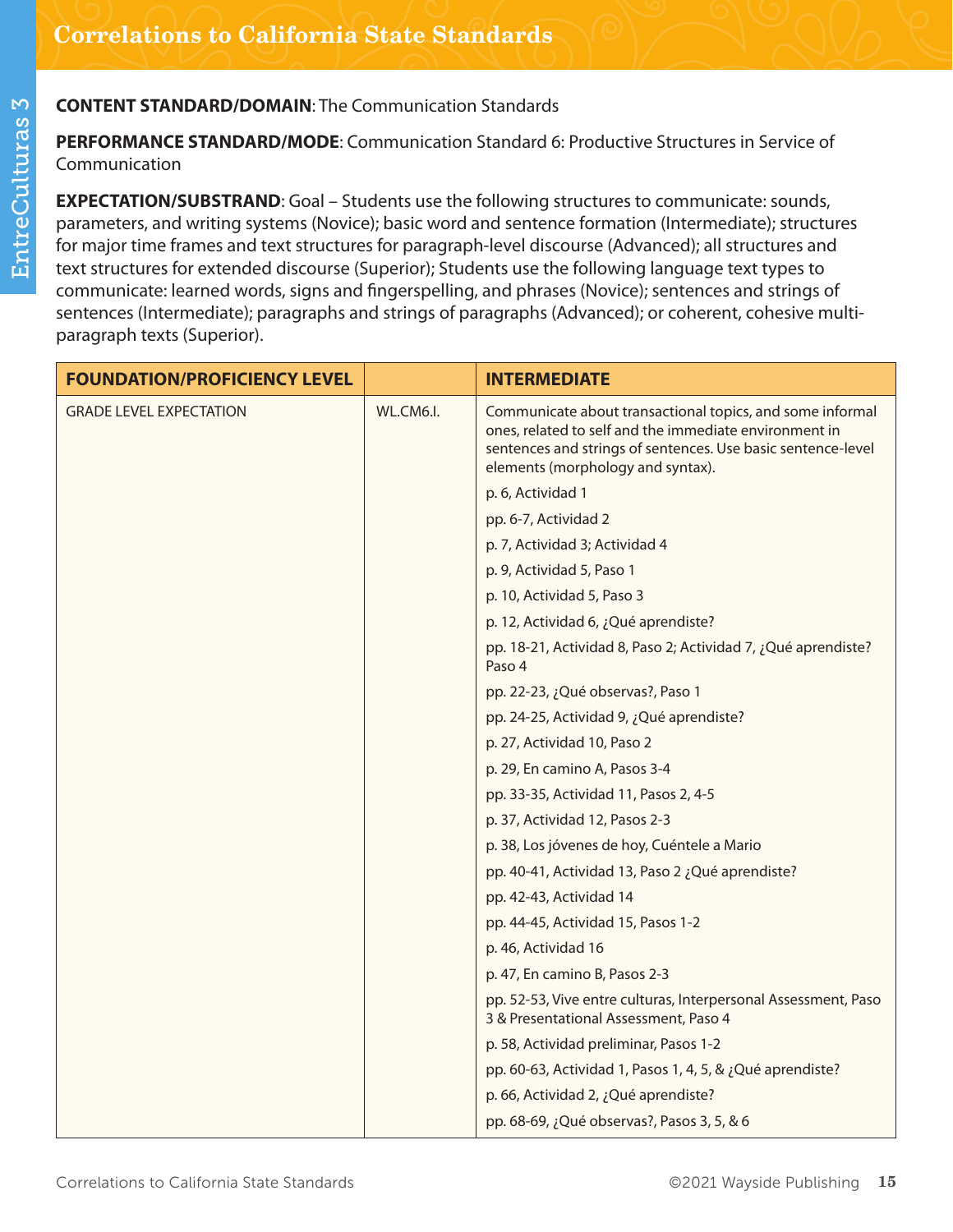| <b>GRADE LEVEL EXPECTATION</b> | WL.CM6.I. | pp. 70-73, Actividad 3, Pasos 1-6                                                                     |
|--------------------------------|-----------|-------------------------------------------------------------------------------------------------------|
|                                |           | p. 75, Observa 2, Pasos 4 & 5                                                                         |
|                                |           | p. 76, Actividad 4, Pasos 1-2                                                                         |
|                                |           | pp. 78-79, Actividad 5, Pasos 1-3                                                                     |
|                                |           | p. 80-81, Actividad 6, Pasos 1-3                                                                      |
|                                |           | p. 82, Actividad 6, Pasos 4 & ¿Qué aprendiste?                                                        |
|                                |           | pp. 83-85, Actividad 7, Pasos 1-2, Que Aprendiste                                                     |
|                                |           | pp. 86-87, En camino A, Pasos 1-4                                                                     |
|                                |           | p. 91, Actividad 8, Paso 2 & Reflexión intercultural                                                  |
|                                |           | pp. 94-98, Actividad 9, Pasos 1, 2, 3, 4, & Reflexión intercultural                                   |
|                                |           | p. 102, En camino B, Pasos 2-4                                                                        |
|                                |           | p. 107, Vive entre culturas, Presentational Assessment, Paso 2,<br>& Interpersonal Assessment, Paso 3 |
|                                |           | p. 112, Actividad preliminar                                                                          |
|                                |           | pp. 114-115, Actividad 1, Pasos 1-3 & ¿Qué aprendiste?                                                |
|                                |           | p. 117, Actividad 2, Pasos 1-2                                                                        |
|                                |           | pp. 118-119, Actividad 2, Pasos 3-4                                                                   |
|                                |           | p. 120, Actividad 2, Paso 5                                                                           |
|                                |           | p. 122, Observa, Pasos 3-5                                                                            |
|                                |           | p. 124, Actividad 3, Paso 1-2                                                                         |
|                                |           | p. 125, Actividad 3, Paso 3                                                                           |
|                                |           | pp. 126-128, Actividad 3, Paso 2 & ¿Qué aprendiste?                                                   |
|                                |           | pp. 130-131, Actividad 5, Pasos 1, 3, & ¿Qué aprendiste?                                              |
|                                |           | p. 132, Actividad 6, Paso 1                                                                           |
|                                |           | p. 134, Actividad 6, Pasos 3-4                                                                        |
|                                |           | p. 135, Actividad 7, Paso 1                                                                           |
|                                |           | pp. 136-137, Actividad 7, Paso 2                                                                      |
|                                |           | pp. 138-139, Actividad 7, Pasos 3, 4, 5, & ¿Qué aprendiste?                                           |
|                                |           | p. 141, Actividad 8, Paso 1                                                                           |
|                                |           | p. 142-143, Actividad 8, Pasos 2-3                                                                    |
|                                |           | p. 144, Actividad 8, ¿Qué aprendiste?                                                                 |
|                                |           | p. 145, En camino A, Pasos 2-4                                                                        |
|                                |           | p. 147, Actividad 9, Paso 1                                                                           |
|                                |           | p. 149, Actividad 9, Paso 3                                                                           |
|                                |           | pp. 150-151, Actividad 10, Pasos 1-2                                                                  |
|                                |           | p. 152, Actividad 10, ¿Qué aprendiste?                                                                |
|                                |           | pp. 153-155, Actividad 11, Pasos 1, 2, 3, & ¿Qué aprendiste?                                          |
|                                |           | pp. 156-157, En camino B, Pasos 1, 3, 4, & 5                                                          |
|                                |           | pp. 162-163, Vive entre culturas, Interpersonal Assessment,                                           |
|                                |           | Paso 2, & Presentational Assessment, Paso 3                                                           |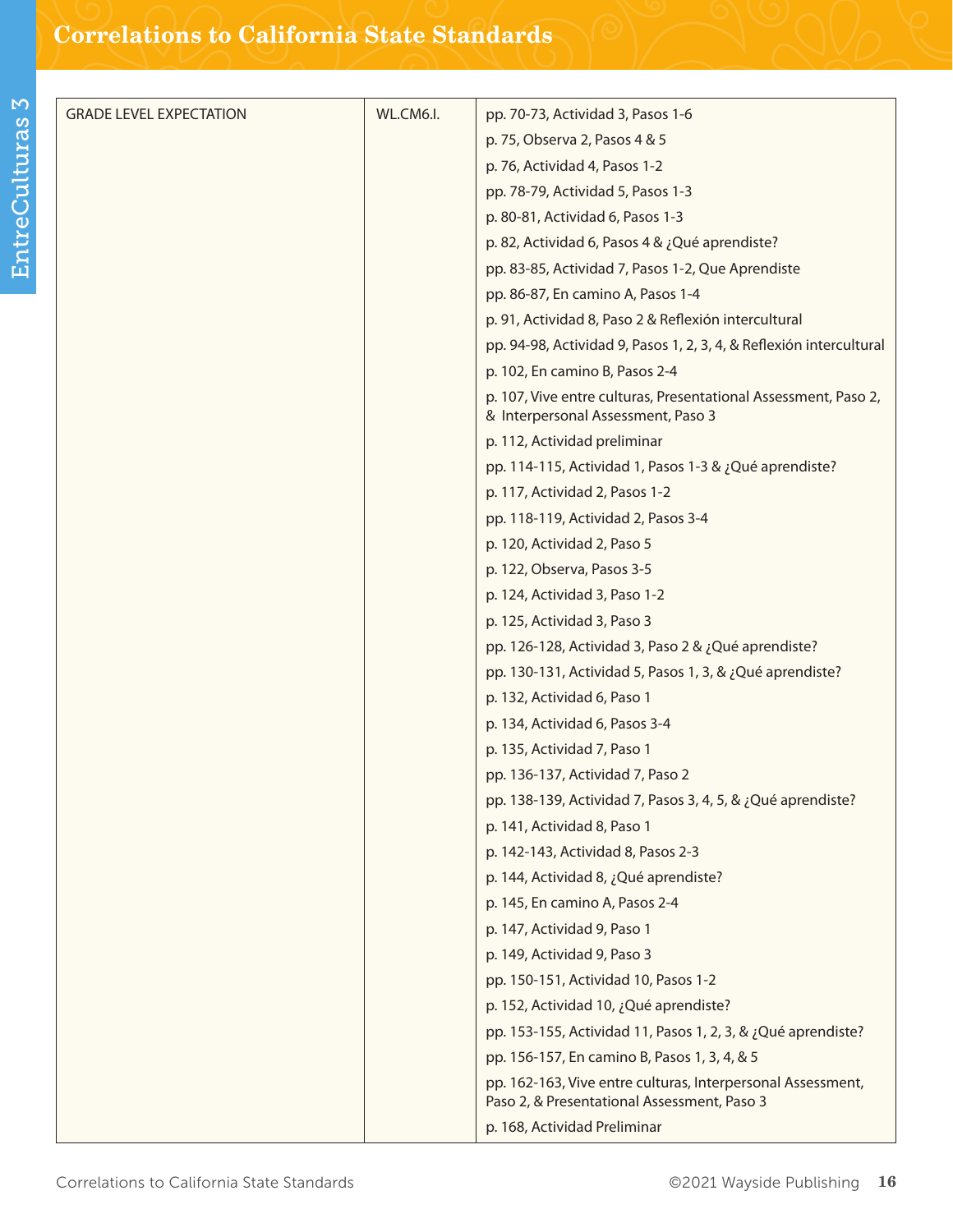| <b>GRADE LEVEL EXPECTATION</b> | WL.CM6.I. | pp. 170-171, Actividad 1, Pasos 1, 2, 3, 4, & ¿Qué aprendiste?                                                                               |
|--------------------------------|-----------|----------------------------------------------------------------------------------------------------------------------------------------------|
|                                |           | p. 173, Actividad 2, Paso 2 & Reflexión intercultural                                                                                        |
|                                |           | pp. 174-178, Actividad 3, Pasos 1, 2, 3, 5, & ¿Qué aprendiste?                                                                               |
|                                |           | p. 179, Observa 1, Pasos 2 & 5                                                                                                               |
|                                |           | pp. 182-186, Actividad 4 Pasos 1, 3, 4, 5 & Que Aprendiste                                                                                   |
|                                |           | p. 187, Actividad 5, Paso 1                                                                                                                  |
|                                |           | p. 189, Actividad 6, Paso 1                                                                                                                  |
|                                |           | pp. 190-191, Actividad 6, Pasos 2-3                                                                                                          |
|                                |           | p. 192, Actividad 6, ¿Qué aprendiste?                                                                                                        |
|                                |           | p. 193, En camino A, Pasos 1-5                                                                                                               |
|                                |           | pp. 196-197, Actividad 7, Paso 1, ¿Qué aprendiste?                                                                                           |
|                                |           | pp. 198-199, Observa 2, Pasos 2 & 5                                                                                                          |
|                                |           | pp. 200-202, Actividad 8, Paso 1, ¿Qué aprendiste?                                                                                           |
|                                |           | p. 203, Actividad 9, Paso 2                                                                                                                  |
|                                |           | p. 206, Actividad 10, Paso 2 & ¿Qué aprendiste?                                                                                              |
|                                |           | pp. 207-208, Actividad 11, Paso 1, Paso 4 & Reflexión<br>intercultural                                                                       |
|                                |           | pp. 209-210, Actividad 12, Pasos 1-3                                                                                                         |
|                                |           | p. 211, Actividad 11, Paso 4 & Reflexión intercultural                                                                                       |
|                                |           | p. 212, En camino B, Pasos 2-4                                                                                                               |
|                                |           | pp. 216-217, Vive entre culturas, Interpersonal Assessment,<br>Paso 4, Presentational Assessment, Paso 5, Interpretive<br>Assessment, Paso 2 |
|                                |           | pp. 222-223, Actividad Preliminar, Pasos 1-3                                                                                                 |
|                                |           | pp. 225-227, Actividad 1, Paso 2-3                                                                                                           |
|                                |           | pp. 230-231, Actividad 2, Paso 3 & Reflexión intercultural                                                                                   |
|                                |           | pp. 232-234, Actividad 3, Pasos 1, 3, 4 & Que aprendiste?                                                                                    |
|                                |           | pp. 234-237, Observa 1, Pasos 2 & 4                                                                                                          |
|                                |           | p. 240, Actividad 4, Paso 3 & ¿Qué aprendiste?                                                                                               |
|                                |           | p. 244, Actividad 5, Paso 2                                                                                                                  |
|                                |           | pp. 245-246, En camino A, Pasos 1, 2, & 3                                                                                                    |
|                                |           | pp. 248-249, Actividad 6, Pasos 1-2, & Reflexión intercultural                                                                               |
|                                |           | pp. 250-253, Actividad 7, Pasos 1, 4 & Que aprendiste                                                                                        |
|                                |           | pp. 254-255 Observa 2, Pasos 2-4                                                                                                             |
|                                |           | pp. 256-258, Actividad 8, Paso 1-2 & ¿Qué aprendiste?                                                                                        |
|                                |           | pp. 259-261, Actividad 9, Pasos 1, 3 & ¿Qué aprendiste?                                                                                      |
|                                |           | pp. 263-264, Actividad 10, Paso 2-3 & ¿Qué aprendiste?                                                                                       |
|                                |           | pp. 265-266, En camino B, Pasos 1-3                                                                                                          |
|                                |           | p. 271, Vive entre culturas, Interpersonal Assessment, Paso 2 &<br>Presentational Assessment, Paso 3                                         |
|                                |           | p. 276, Actividad Preliminar                                                                                                                 |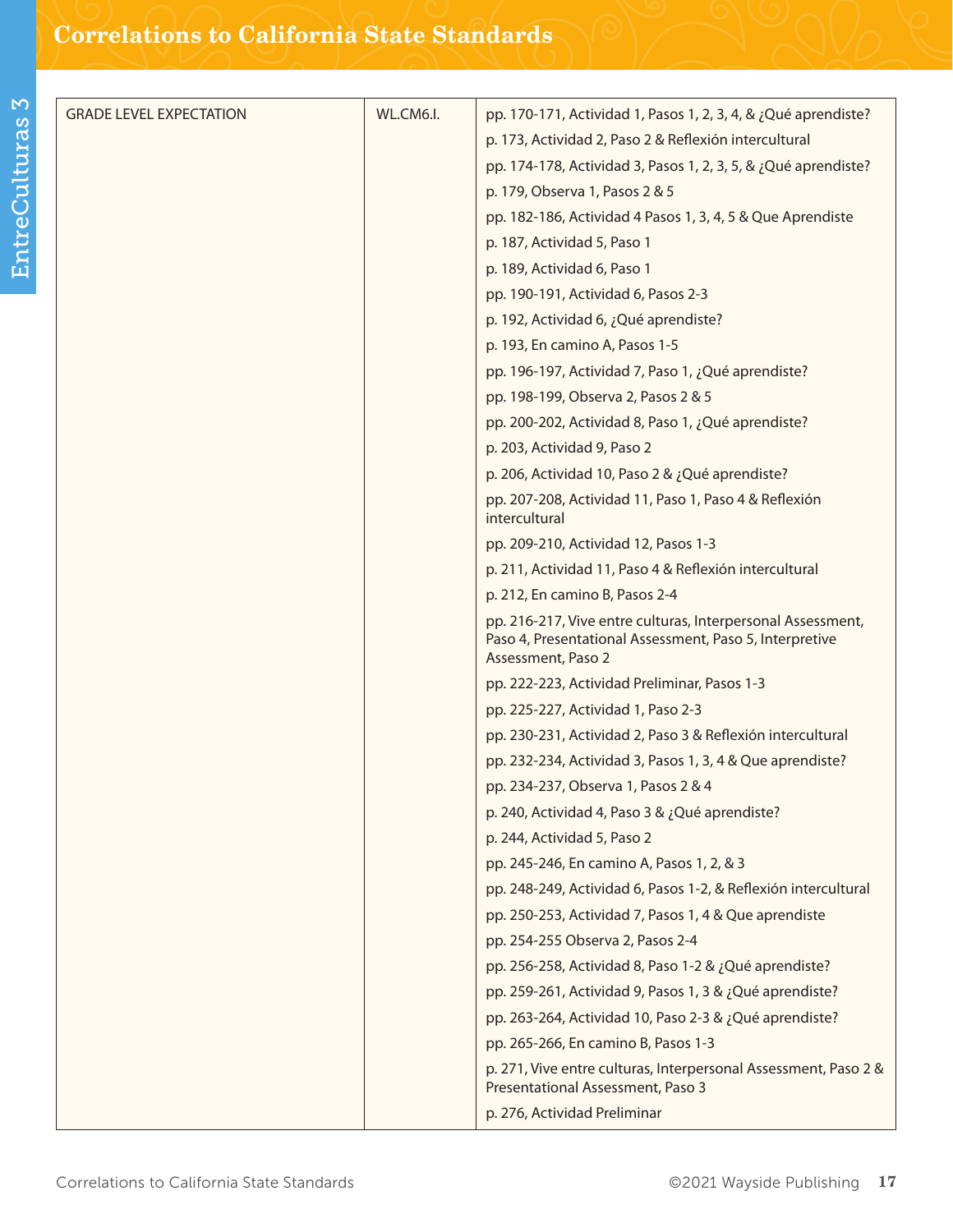| <b>GRADE LEVEL EXPECTATION</b> | WL.CM6.I. | pp. 278-280, Actividad 1, Pasos 1 & 4                                                                |
|--------------------------------|-----------|------------------------------------------------------------------------------------------------------|
|                                |           | pp. 282-283, Observa 1, Pasos 1-3                                                                    |
|                                |           | pp. 284-287, Actividad 2, Pasos 1-2, 3b, 3c, 4                                                       |
|                                |           | p. 288, Reflexión intercultural                                                                      |
|                                |           | pp. 289-290, Actividad 3, Pasos 2-3                                                                  |
|                                |           | pp. 291-293, Actividad 4, Pasos 1, 2b                                                                |
|                                |           | pp. 295-297, Actividad 5, Pasos 1, 2 & 4                                                             |
|                                |           | pp. 298-300, Actividad 6, Pasos 1, 3, 4 & Reflexión intercultural                                    |
|                                |           | p. 302, En camino A, Pasos 2-3                                                                       |
|                                |           | p. 304, Actividad 7, Paso 1                                                                          |
|                                |           | p. 305, Actividad 7, Paso 2                                                                          |
|                                |           | p. 308, Actividad 8, Pasos 1, 2, 3d, ¿Qué aprendiste?                                                |
|                                |           | p. 312, Actividad 9, Paso 2                                                                          |
|                                |           | pp. 314-316, Actividad 10, Pasos 1, 3, 4                                                             |
|                                |           | p. 317, Reflexión intercultural                                                                      |
|                                |           | pp. 318-320, Actividad 11, Paso 1, Paso 3; Reflexión intercultural                                   |
|                                |           | p. 321, En camino B, Pasos 1 & 3                                                                     |
|                                |           | p. 327, Vive entre culturas, Interpersonal Assessment, Paso 2 &<br>Presentational Assessment, Paso 3 |

**PERFORMANCE STANDARD/MODE**: Communication Standard 7: Language Comparisons in Service of Communication

**EXPECTATION/SUBSTRAND**: Goal – To interact with communicative competence, students use the target language to investigate, explain, and refect on the nature of language through comparisons of similarities and differences in the target language and the language(s) they know.

| <b>FOUNDATION/PROFICIENCY LEVEL</b> |          | <b>INTERMEDIATE</b>                                                                                                           |
|-------------------------------------|----------|-------------------------------------------------------------------------------------------------------------------------------|
| <b>GRADE LEVEL EXPECTATION</b>      | WL.CM7.I | Identify similarities and differences in the basic sentence-level<br>elements (morphology and syntax) of the languages known. |
|                                     |          | pp. 74-75, Observa 2, Paso 3                                                                                                  |
|                                     |          | pp. 92-94, ¿Qué observas?, Paso 4                                                                                             |
|                                     |          | p. 104, Síntesis de gramática                                                                                                 |
|                                     |          | p. 132, Detalle gramatical                                                                                                    |
|                                     |          | p. 159, Detalle gramatical                                                                                                    |
|                                     |          | p. 187, Detalle gramatical                                                                                                    |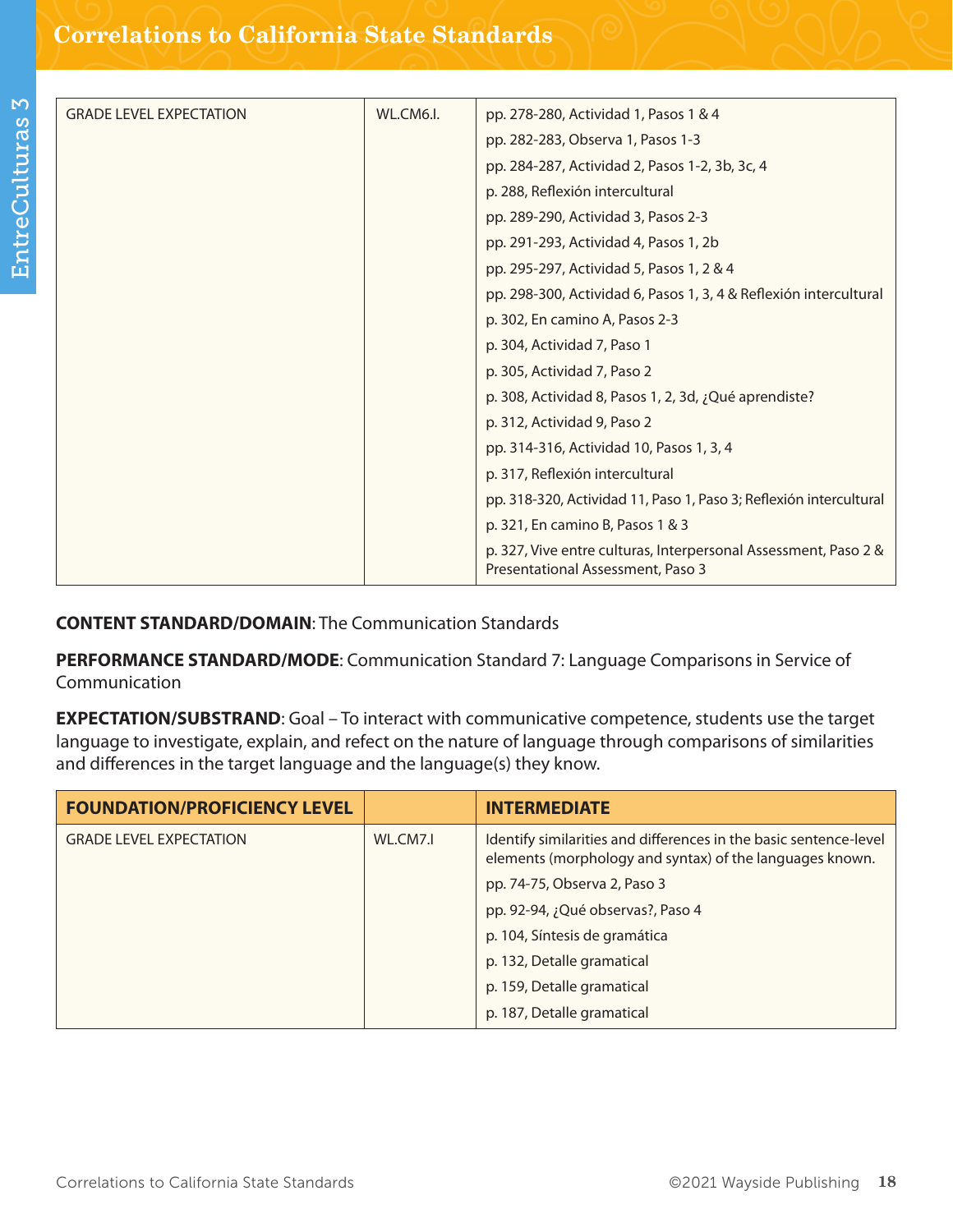**PERFORMANCE STANDARD/MODE**: Cultures Standard 1: Culturally Appropriate Interaction

**EXPECTATION/SUBSTRAND**: Goal – Students interact with cultural competence and understanding.

| <b>FOUNDATION/PROFICIENCY LEVEL</b> |          | <b>INTERMEDIATE</b>                                                                                                                          |
|-------------------------------------|----------|----------------------------------------------------------------------------------------------------------------------------------------------|
| <b>GRADE LEVEL EXPECTATION</b>      | WL.CL1.I | Interact with understanding in a variety of familiar age-<br>appropriate transactional situations and common daily and<br>informal settings. |
|                                     |          | p. 12, Actividad 6, ¿Qué aprendiste?                                                                                                         |
|                                     |          | pp. 42-43, Actividad 14                                                                                                                      |
|                                     |          | p. 47, En camino B, Paso 2                                                                                                                   |
|                                     |          | pp. 52-53, Vive entre culturas, Interpersonal Assessment,<br>Paso 3                                                                          |
|                                     |          | p. 63, Actividad 1, ¿Qué aprendiste?                                                                                                         |
|                                     |          | pp. 70-73, Actividad 3, Paso 5                                                                                                               |
|                                     |          | pp. 76-77, Actividad 4, Paso 2                                                                                                               |
|                                     |          | pp. 78-79. Actividad 5, Paso 3 & ¿Qué aprendiste?                                                                                            |
|                                     |          | pp. 80-83, Actividad 6, Pasos 1 & 4                                                                                                          |
|                                     |          | pp. 89-91, Actividad 8, Paso 2                                                                                                               |
|                                     |          | p. 102, En camino B, Pasos 2-3                                                                                                               |
|                                     |          | p. 107, Vive entre culturas, Interpersonal Assessment, Paso 3                                                                                |
|                                     |          | pp. 116-120, Actividad 2, Pasos 1, 2 & 5                                                                                                     |
|                                     |          | pp. 124-125, Actividad 3, Pasos 2-3                                                                                                          |
|                                     |          | pp. 132-134, Actividad 6, Pasos 1 & 4                                                                                                        |
|                                     |          | p. 138, Actividad 7, Paso 3                                                                                                                  |
|                                     |          | pp. 141-142, Actividad 8, Pasos 1-2                                                                                                          |
|                                     |          | p. 145, En camino A, Pasos 3-4                                                                                                               |
|                                     |          | p. 149, Actividad 9, Paso 3                                                                                                                  |
|                                     |          | pp. 156-157, En camino B, Pasos 1, 3, & 5                                                                                                    |
|                                     |          | pp. 162-163, Vive entre culturas, Interpersonal Assessment,<br>Paso 2                                                                        |
|                                     |          | pp. 170-171, Actividad 1, Pasos 1-2                                                                                                          |
|                                     |          | p. 182, Actividad 4, Paso 1                                                                                                                  |
|                                     |          | p. 187, Actividad 5, Paso 1                                                                                                                  |
|                                     |          | p. 189, Actividad 6, Paso 1                                                                                                                  |
|                                     |          | p. 191, Actividad 5, Paso 3                                                                                                                  |
|                                     |          | p. 203, Actividad 9, Paso 2                                                                                                                  |
|                                     |          | p. 212, En camino B, Pasos 2-3                                                                                                               |
|                                     |          | p. 217, Vive entre culturas, Interpersonal Assessment, Paso 4                                                                                |
|                                     |          | p. 221, Estrategias                                                                                                                          |
|                                     |          | p. 228, Actividad 2, Paso 1                                                                                                                  |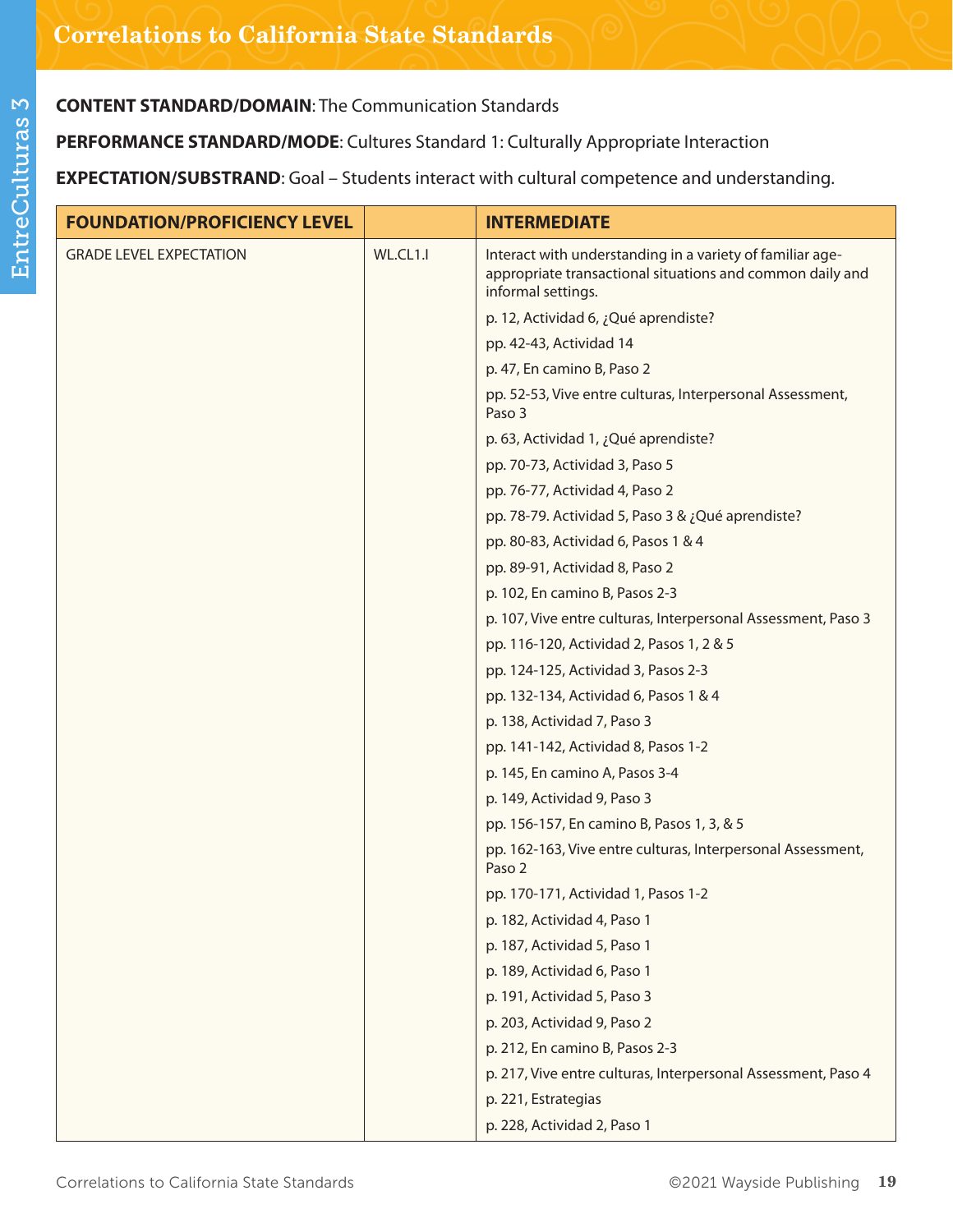| <b>GRADE LEVEL EXPECTATION</b> | WL.CL1.I | pp. 232-234, Actividad 3, Pasos 1, 4                          |
|--------------------------------|----------|---------------------------------------------------------------|
|                                |          | pp. 245-246, En camino A, Pasos 1-3                           |
|                                |          | p. 249, Actividad 6, Paso 2a                                  |
|                                |          | p. 249, Reflexión intercultural                               |
|                                |          | p. 249, Enfoque cultural                                      |
|                                |          | p. 253, Actividad 7, ¿Qué aprendiste?                         |
|                                |          | p. 256, Actividad 8, Pasos 1-2                                |
|                                |          | p. 266, En camino B, Paso 3                                   |
|                                |          | p. 271, Vive entre culturas, Interpersonal Assessment, Paso 2 |
|                                |          | p. 280, Actividad 1, Paso 4                                   |
|                                |          | p. 281, Reflexión intercultural                               |
|                                |          | p. 290, Actividad 3, Paso 3 & ¿Qué aprendiste?                |
|                                |          | p. 300, Actividad 6, Paso 4                                   |
|                                |          | p. 302, En camino A, Paso 2                                   |
|                                |          | p. 309, Actividad 8, ¿Qué aprendiste?                         |
|                                |          | pp. 318-320, Actividad 11, Pasos 1 & 3                        |
|                                |          | p. 321, En camino B, Paso 1                                   |
|                                |          | p. 327, Vive entre culturas, Paso 2                           |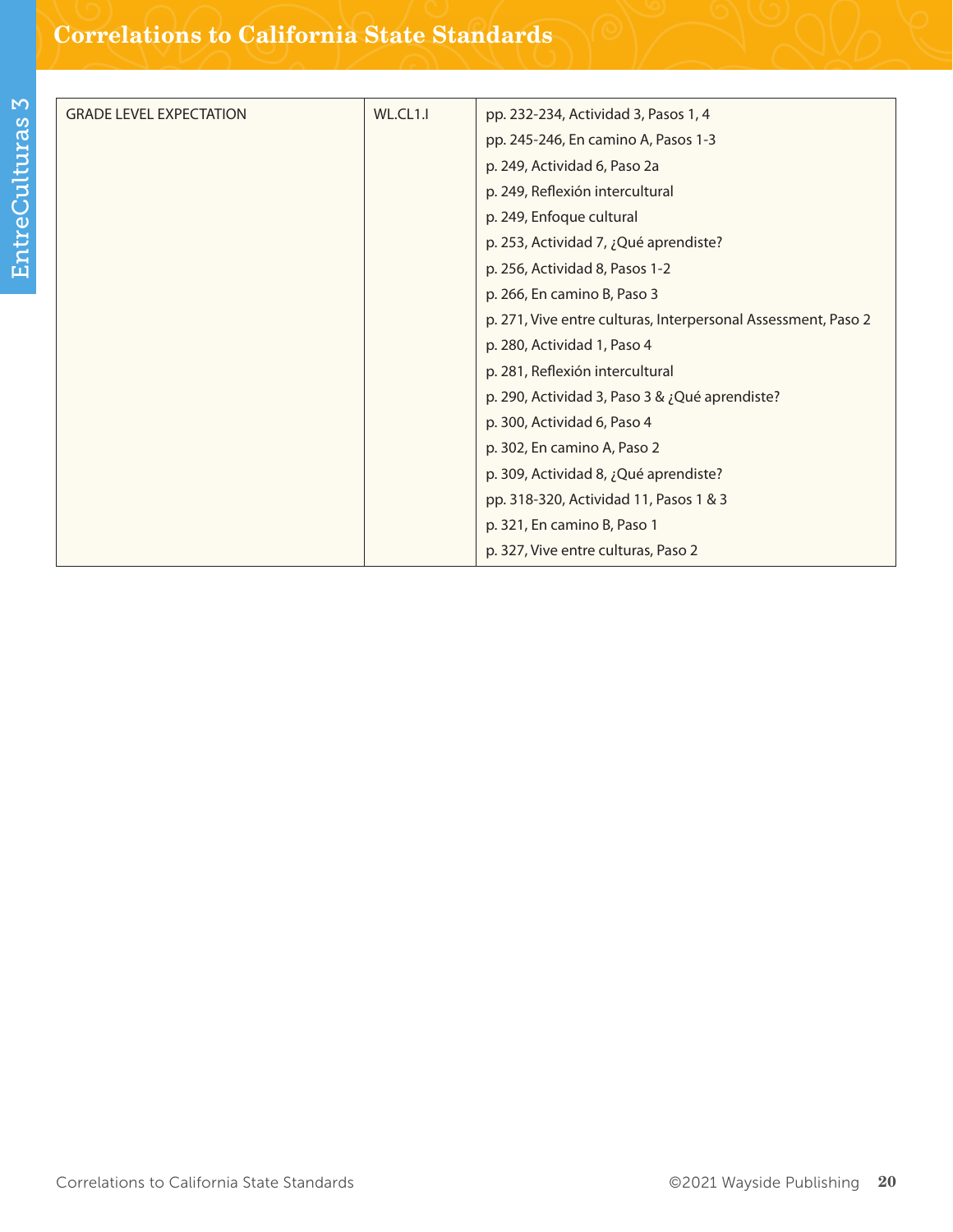**PERFORMANCE STANDARD/MODE**: Cultures Standard 2: Cultural Products, Practices, and Perspectives

**EXPECTATION/SUBSTRAND**: Goal – To interact with cultural competence, students demonstrate understanding and use the target language to investigate, explain, and refect on the relationships among the products cultures produce, the practices cultures manifest, and the perspectives that underlie them.

| <b>FOUNDATION/PROFICIENCY LEVEL</b> |          | <b>INTERMEDIATE</b>                                                                                                                                                                                                                       |
|-------------------------------------|----------|-------------------------------------------------------------------------------------------------------------------------------------------------------------------------------------------------------------------------------------------|
| <b>GRADE LEVEL EXPECTATION</b>      | WL.CL2.I | Experience, recognize, and explore the relationships<br>among typical age-appropriate target cultures' products,<br>practices, and perspectives in culturally appropriate ways in<br>transactional situations and some informal settings. |
|                                     |          | p. 16, Enfoque cultural                                                                                                                                                                                                                   |
|                                     |          | p. 28, Reflexión intercultural                                                                                                                                                                                                            |
|                                     |          | p. 31, Enfoque cultural: Un refrán español                                                                                                                                                                                                |
|                                     |          | p. 36, Enfoque cultural                                                                                                                                                                                                                   |
|                                     |          | p. 45, Reflexión intercultural                                                                                                                                                                                                            |
|                                     |          | p. 61, Enfqoue cultural                                                                                                                                                                                                                   |
|                                     |          | p. 66, Enfoque cultural                                                                                                                                                                                                                   |
|                                     |          | pp. 70-73, Actividad 3, Paso 1, 2, & Reflexión intercultural                                                                                                                                                                              |
|                                     |          | p. 77, Actividad 4, Enfoque cultural & Reflexión intercultural                                                                                                                                                                            |
|                                     |          | p. 85. Actividad 7, ¿Qué aprendiste?, #3                                                                                                                                                                                                  |
|                                     |          | p. 91, Reflexión intercultural                                                                                                                                                                                                            |
|                                     |          | p. 98, Relfexión intercultural                                                                                                                                                                                                            |
|                                     |          | p. 101, Enfoque cultural                                                                                                                                                                                                                  |
|                                     |          | p. 116, Enfoque cultural                                                                                                                                                                                                                  |
|                                     |          | pp. 118-119, Actividad 2, Paso 3                                                                                                                                                                                                          |
|                                     |          | p. 120, Enfoque cultural                                                                                                                                                                                                                  |
|                                     |          | p. 121, Reflexión intercultural                                                                                                                                                                                                           |
|                                     |          | p. 126, Enfoque cultural                                                                                                                                                                                                                  |
|                                     |          | p. 128, Enfoque cultural                                                                                                                                                                                                                  |
|                                     |          | p. 134, Actividad 6, Paso 4; Reflexión intercultural                                                                                                                                                                                      |
|                                     |          | p. 144, Enfoque cultural                                                                                                                                                                                                                  |
|                                     |          | p. 150, Reflexión intercultural                                                                                                                                                                                                           |
|                                     |          | p. 173, Reflexión intercultural                                                                                                                                                                                                           |
|                                     |          | p. 176, Enfoque cultural                                                                                                                                                                                                                  |
|                                     |          | p. 178, Enfoque cultural                                                                                                                                                                                                                  |
|                                     |          | p. 188, Actividad 5, Paso 2                                                                                                                                                                                                               |
|                                     |          | p. 201, Actividad 8, Paso 2                                                                                                                                                                                                               |
|                                     |          | p. 203, Reflexión intercultural                                                                                                                                                                                                           |
|                                     |          | p. 203, Enfoque cultural                                                                                                                                                                                                                  |
|                                     |          | p. 208, Reflexión intercultural                                                                                                                                                                                                           |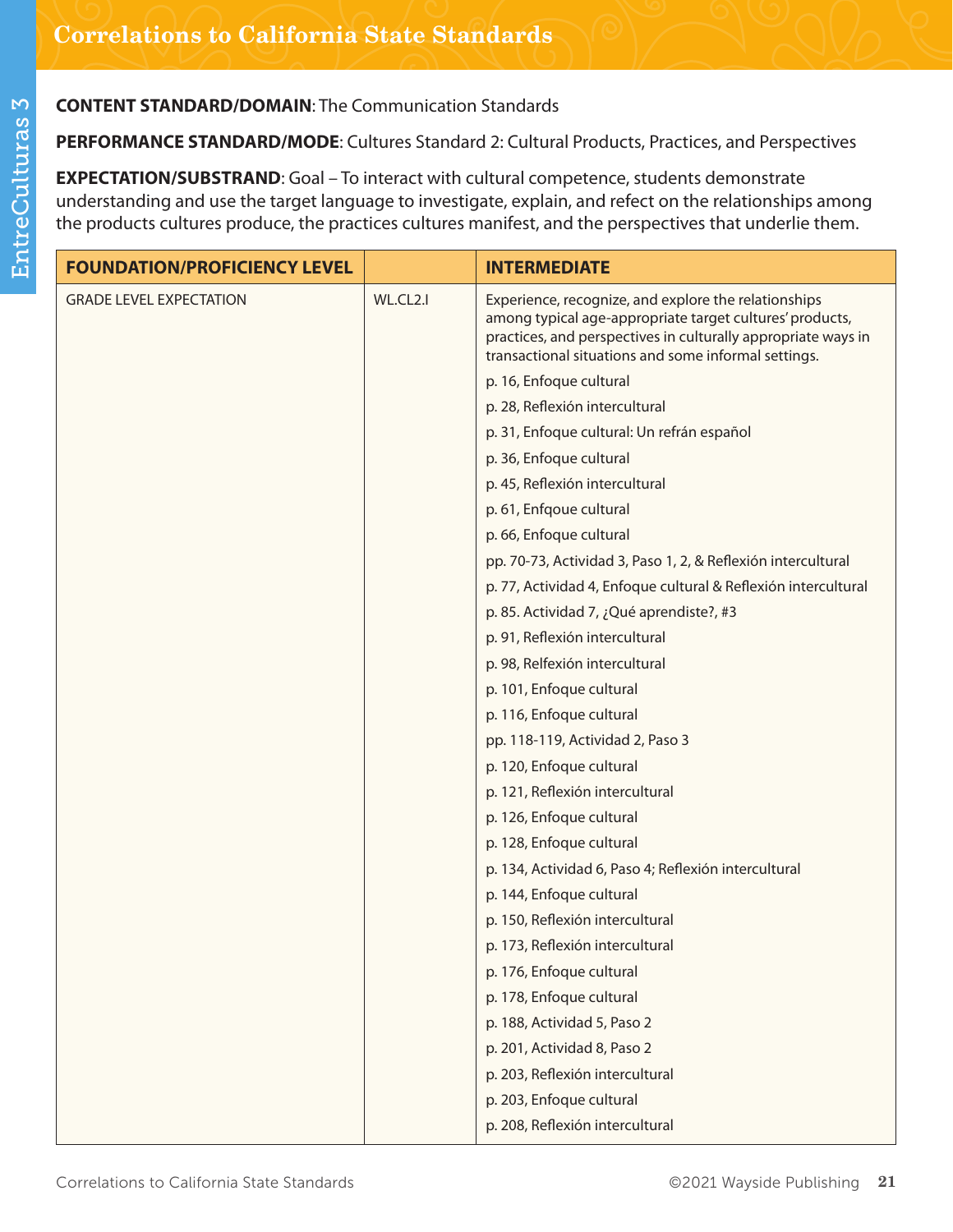| WL.CL2.I | p. 209, Enfoque cultural                           |
|----------|----------------------------------------------------|
|          | p. 211, Enfoque cultural; Reflexión intercultural  |
|          | p. 226, Enfoque cultural                           |
|          | p. 232, Enfoque cultural                           |
|          | p. 241, Enfoque cultural                           |
|          | p. 249, Enfoque cultural                           |
|          | p. 251, Enfoque cultural                           |
|          | p. 258, Enfoque cultural                           |
|          | p. 263, Enfoque cultural                           |
|          | p. 278, Enfoque cultural                           |
|          | p. 290, Enfoque cultural                           |
|          | p. 301, Enfoque cultural                           |
|          | p. 310, Enfoque cultural                           |
|          | p. 313, Reflexión intercultural & Enfoque cultural |
|          | p. 317, Reflexión intercultural                    |
|          | p. 319, Enfoque cultural                           |
|          | p. 320, Reflexión intercultural                    |
|          |                                                    |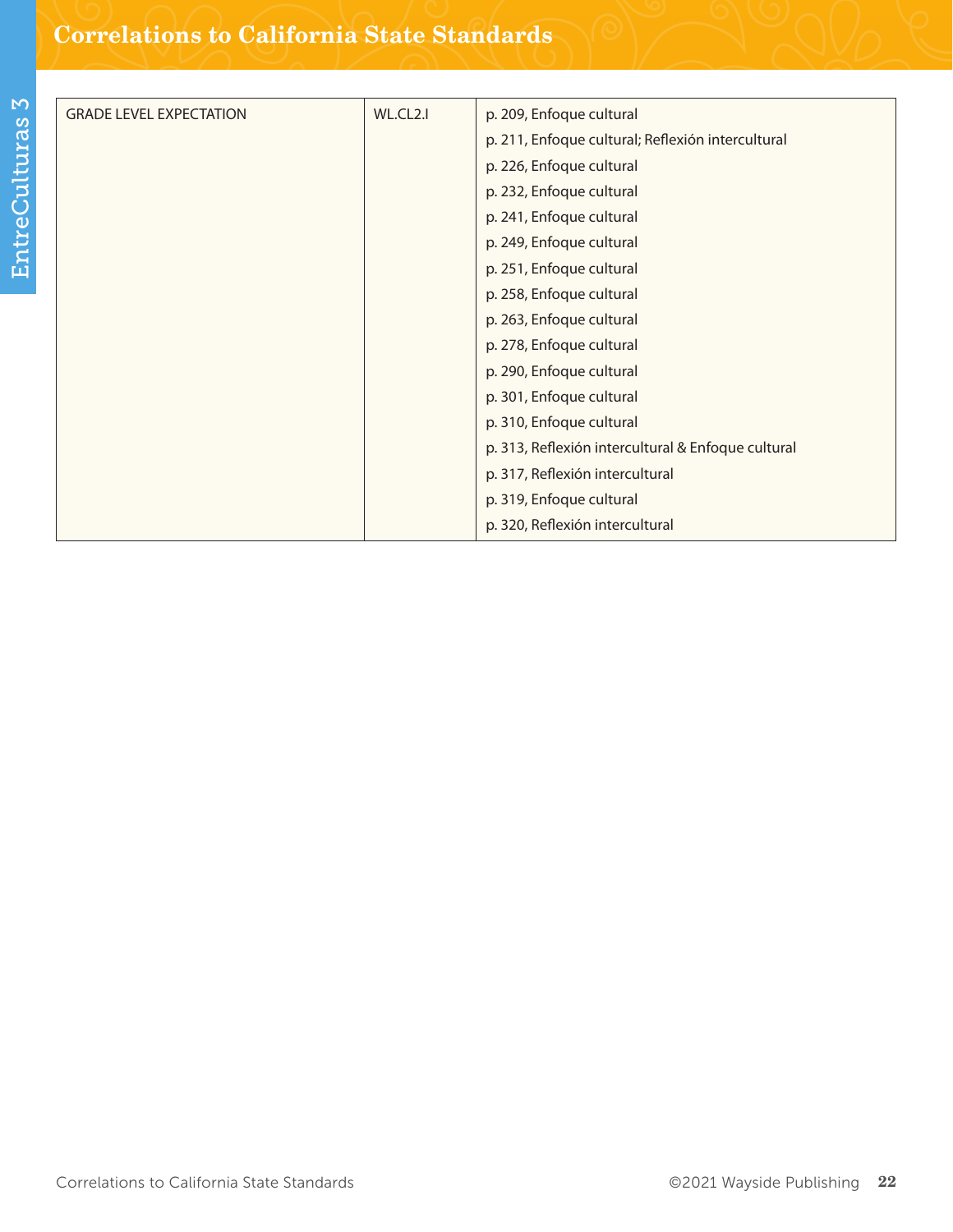## **PERFORMANCE STANDARD/MODE**: Cultures Standard 3: Cultural Comparisons

**EXPECTATION/SUBSTRAND**: Goal – To interact with cultural competence, students use the target language to investigate, explain, and refect on the nature of culture through comparisons of similarities and differences in the target cultures and the culture(s) they know.

| <b>FOUNDATION/PROFICIENCY LEVEL</b> |          | <b>INTERMEDIATE</b>                                                                                                                                                                                                                                             |
|-------------------------------------|----------|-----------------------------------------------------------------------------------------------------------------------------------------------------------------------------------------------------------------------------------------------------------------|
| <b>GRADE LEVEL EXPECTATION</b>      | WL.CL3.I | Exchange information about similarities and differences<br>among common daily products, practices, and perspectives<br>in the immediate environment in the mainstream cultures of<br>the United States, the students' own cultures, and the target<br>cultures. |
|                                     |          | p. 9, Enfoque cultural                                                                                                                                                                                                                                          |
|                                     |          | p. 10, Enfoque cultural                                                                                                                                                                                                                                         |
|                                     |          | p. 11, Enfoque cultural & Reflexión intercultural                                                                                                                                                                                                               |
|                                     |          | p. 13, Enfoque cultural                                                                                                                                                                                                                                         |
|                                     |          | p. 15, Enfoque cultural                                                                                                                                                                                                                                         |
|                                     |          | p. 16, Enfoque cultural                                                                                                                                                                                                                                         |
|                                     |          | p. 20, Actividad 8, Paso 3                                                                                                                                                                                                                                      |
|                                     |          | p. 24, Enfoque cultural                                                                                                                                                                                                                                         |
|                                     |          | pp. 26-28, Actividad 10, ¿Qué aprendiste?                                                                                                                                                                                                                       |
|                                     |          | p. 29, En camino A, Paso 4                                                                                                                                                                                                                                      |
|                                     |          | p. 31, Enfoque cultural: Un refrán español & El cantante, David<br><b>Bisbal</b>                                                                                                                                                                                |
|                                     |          | p. 32, Enfoque cultural                                                                                                                                                                                                                                         |
|                                     |          | p. 35, Reflexión intercultural                                                                                                                                                                                                                                  |
|                                     |          | p. 36, Actividad 12, Paso 1                                                                                                                                                                                                                                     |
|                                     |          | p. 36, Enfoque cultural                                                                                                                                                                                                                                         |
|                                     |          | pp. 42-43, Actividad 14 & Reflexión intercultural                                                                                                                                                                                                               |
|                                     |          | p. 44, Actividad 15, Paso 1, 6                                                                                                                                                                                                                                  |
|                                     |          | p. 45, Reflexión intercultural                                                                                                                                                                                                                                  |
|                                     |          | pp. 60-63, Actividad 1, Paso 1 & 3c                                                                                                                                                                                                                             |
|                                     |          | p. 61, Enfoque cultural                                                                                                                                                                                                                                         |
|                                     |          | p. 66, Enfoque cultural                                                                                                                                                                                                                                         |
|                                     |          | pp. 70-73, Actividad 3, Pasos 1, 5, & 6                                                                                                                                                                                                                         |
|                                     |          | p. 76, Actividad 4, Paso 1                                                                                                                                                                                                                                      |
|                                     |          | p. 77, Enfoque cultural & Reflexión intercultural                                                                                                                                                                                                               |
|                                     |          | p. 79, Enfoque cultural                                                                                                                                                                                                                                         |
|                                     |          | pp. 89-91, Actividad 8, Paso 2, & Reflexión intercultural                                                                                                                                                                                                       |
|                                     |          | p. 101, Enfoque cultural                                                                                                                                                                                                                                        |
|                                     |          | p. 116, Enfoque cultural                                                                                                                                                                                                                                        |
|                                     |          | pp. 118-119, Actividad 2, Paso 3                                                                                                                                                                                                                                |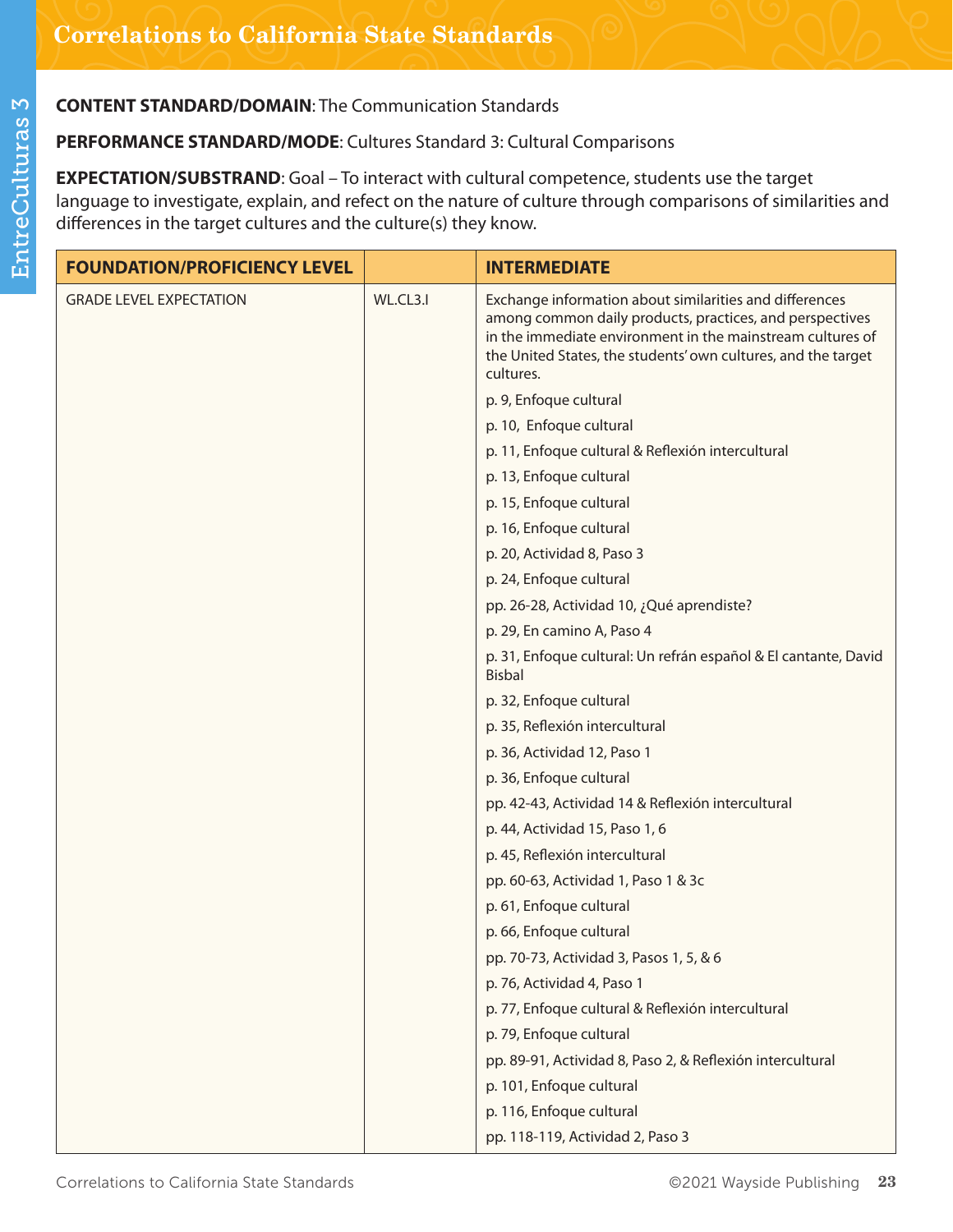| <b>GRADE LEVEL EXPECTATION</b> | WL.CL3.I | p. 120, Enfoque cultural                               |
|--------------------------------|----------|--------------------------------------------------------|
|                                |          | p. 121, Reflexión intercultural                        |
|                                |          | p. 126, Enfoque cultural                               |
|                                |          | p. 128, Enfoque cultural                               |
|                                |          | p. 130, Actividad 5, Paso 1                            |
|                                |          | pp. 132-134, Actividad 6, Pasos 3-4                    |
|                                |          | pp. 135-139, Actividad 7, Pasos 1, 5e, Que Aprendiste? |
|                                |          | p. 142, Enfoque cultural                               |
|                                |          | p. 144, Enfoque cultural                               |
|                                |          | p. 145, En camino A, Paso 4                            |
|                                |          | p. 150, Reflexión intercultural                        |
|                                |          | p. 154, Actividad 11, Paso 2d                          |
|                                |          | p. 173, Actividad 2, Paso 2                            |
|                                |          | p. 173, Reflexión intercultural                        |
|                                |          | p. 176, Enfoque cultural                               |
|                                |          | p. 190, Actividad 6, Paso 2b                           |
|                                |          | p. 196, Actividad 7, Paso 1                            |
|                                |          | p. 203, Actividad 9, Paso 2                            |
|                                |          | p. 203, Enfoque cultural                               |
|                                |          | p. 226, Enfoque cultural                               |
|                                |          | p. 228, Reflexión intercultural                        |
|                                |          | p. 229, Actividad 2, Paso 2                            |
|                                |          | p. 232, Enfoque cultural                               |
|                                |          | p. 242, Enfoque cultural                               |
|                                |          | p. 248, Actividad 6, Paso 1b                           |
|                                |          | p. 258, Enfoque cultural                               |
|                                |          | p. 262, Enfoque cultural                               |
|                                |          | p. 263, Enfoque cultural                               |
|                                |          | p. 278, Actividad 1, Paso 1                            |
|                                |          | p. 281, Enfoque cultural                               |
|                                |          | p. 288, Enfoque cultural & Reflexión intercultural     |
|                                |          | p. 289, Actividad 3, Pasos 1 & 2c                      |
|                                |          | p. 300, Reflexión intercultural                        |
|                                |          | p. 301, Enfoque cultural                               |
|                                |          | p. 309, Actividad 8, Paso 3b                           |
|                                |          | p. 310, Enfoque cultural                               |
|                                |          | p. 313, Enfoque cultural                               |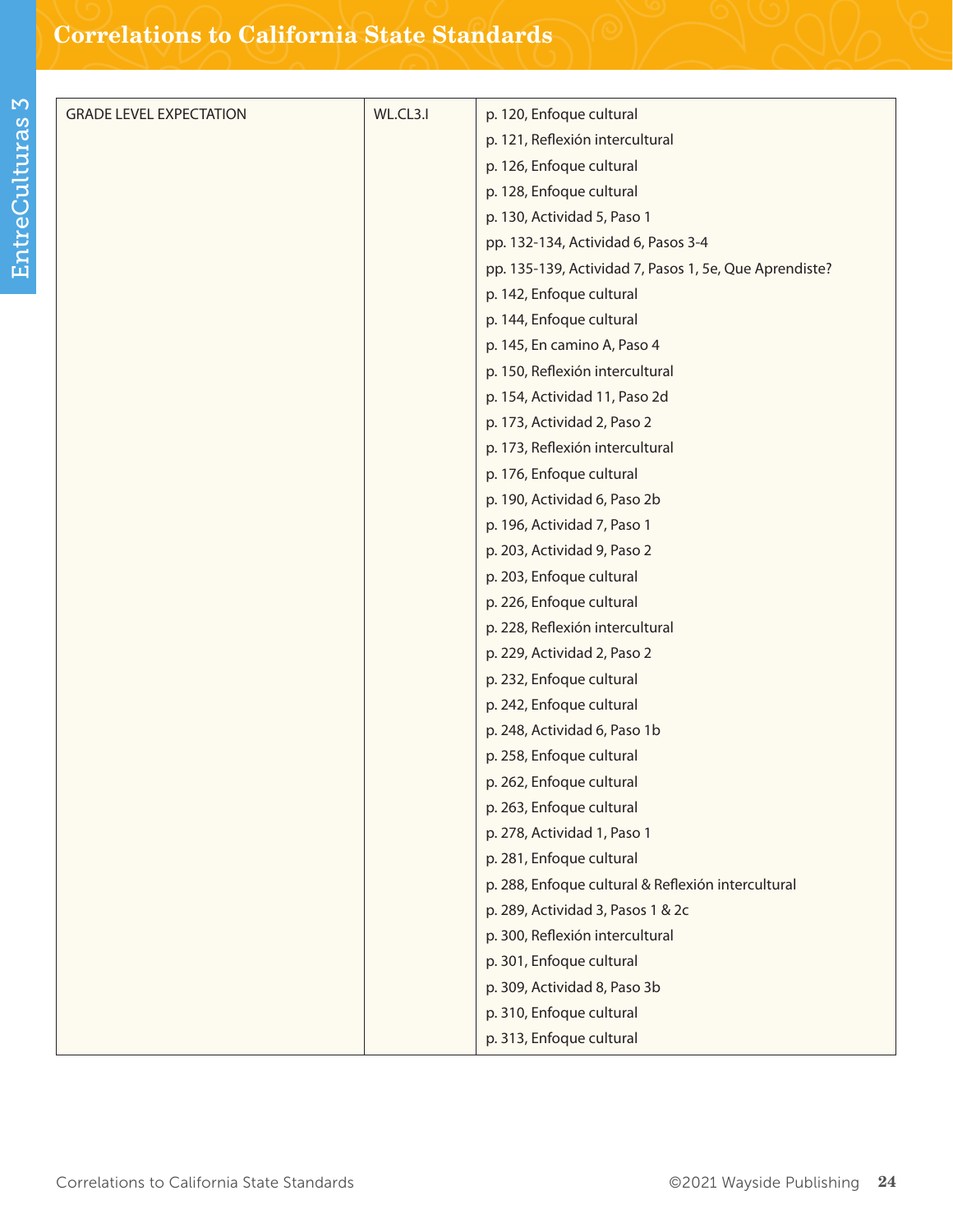**PERFORMANCE STANDARD/MODE**: Cultures Standard 4: Intercultural Infuences

**EXPECTATION/SUBSTRAND**: Goal – To interact with intercultural competence, students demonstrate understanding and use the target language to investigate how cultures infuence each other over time.

| <b>FOUNDATION/PROFICIENCY LEVEL</b> |                  | <b>INTERMEDIATE</b>                    |
|-------------------------------------|------------------|----------------------------------------|
| <b>GRADE LEVEL EXPECTATION</b>      | <b>WL.C.4.I.</b> | State reasons for cultural borrowings. |
|                                     |                  | p. 32, Enfoque cultural                |
|                                     |                  | p. 116, Enfoque cultural               |
|                                     |                  | p. 281, Enfoque cultural               |
|                                     |                  | p. 310, Enfoque cultural               |
|                                     |                  | p. 313, Enfoque cultural               |
|                                     |                  | p. 319, Enfoque cultural               |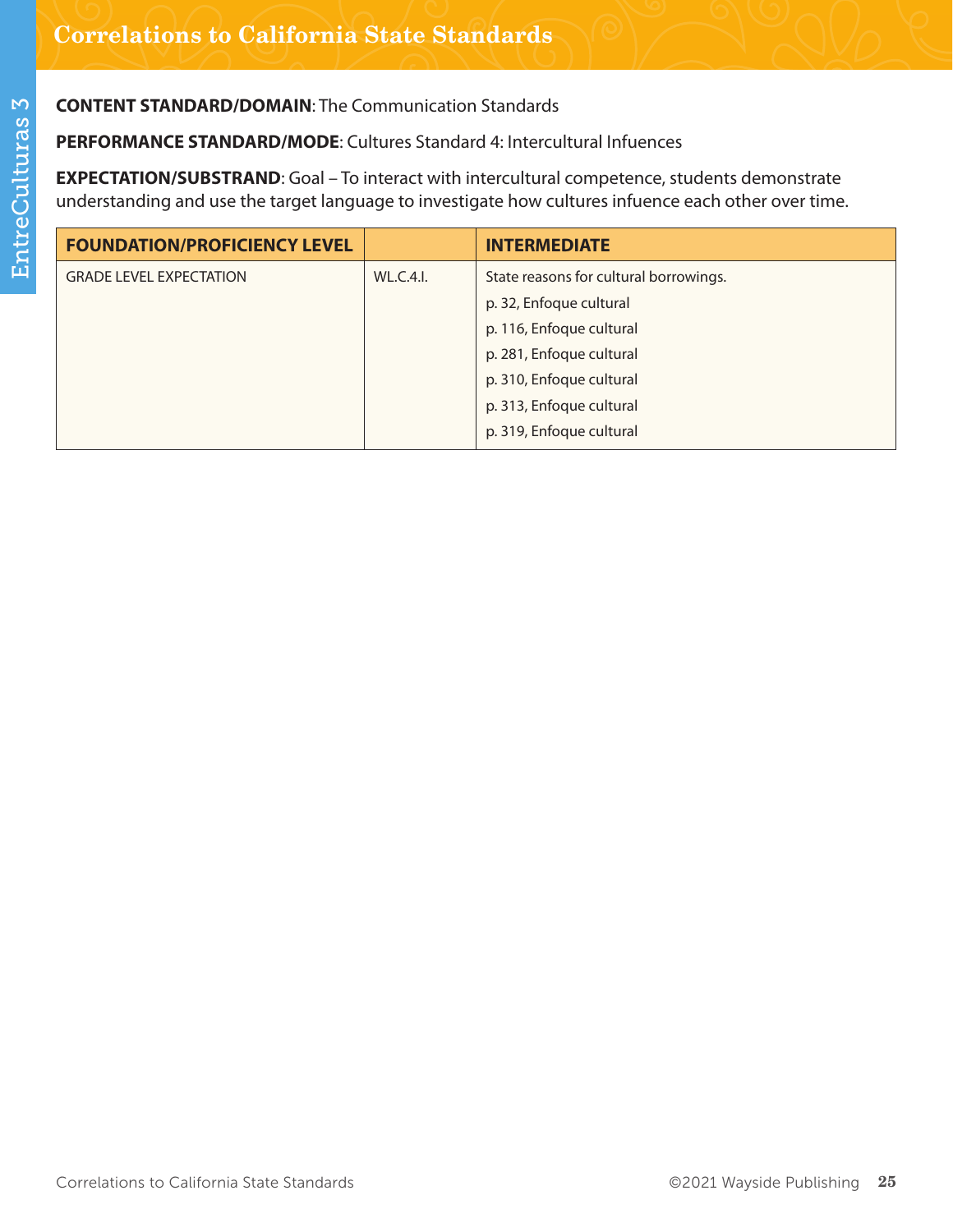# **PERFORMANCE STANDARD/MODE**: Connections Standard 1: Connections to Other Disciplines

**EXPECTATION/SUBSTRAND**: Goal – To function in real-world situations, academic, and career-related settings, students build, reinforce, and expand their knowledge of other disciplines using the target language to develop critical thinking and solve problems.

| <b>FOUNDATION/PROFICIENCY LEVEL</b> |           | <b>INTERMEDIATE</b>                                                                                                                                                                          |
|-------------------------------------|-----------|----------------------------------------------------------------------------------------------------------------------------------------------------------------------------------------------|
| <b>GRADE LEVEL EXPECTATION</b>      | WL.CN1.I. | Acquire, exchange, and present information in the target<br>language on topics related to self and the immediate<br>environment, and age-appropriate academic content across<br>disciplines. |
|                                     |           | p. 4, España                                                                                                                                                                                 |
|                                     |           | pp. 33-35, Actividad 11, Pasos 2-5                                                                                                                                                           |
|                                     |           | p. 38, Los jóvenes de hoy, Cuéntale a Mario                                                                                                                                                  |
|                                     |           | pp. 42-43, Actividad 14                                                                                                                                                                      |
|                                     |           | pp. 44-45, Actividad 15, Paso 1 & Reflexión intercultural                                                                                                                                    |
|                                     |           | p. 46, Actividad 16                                                                                                                                                                          |
|                                     |           | pp. 56-57, Enfoque cultural                                                                                                                                                                  |
|                                     |           | pp. 60-63, Actividad 1, Pasos 3-5, & ¿Qué aprendiste?                                                                                                                                        |
|                                     |           | pp. 64-66, Actividad 2, Paso 1, 2, & ¿Qué aprendiste?                                                                                                                                        |
|                                     |           | pp. 70-73, Actividad 3, Paso Pasos 1-6                                                                                                                                                       |
|                                     |           | pp. 76-77, Actividad 4, Paso 1, 2, & Reflexión intercultural                                                                                                                                 |
|                                     |           | pp. 80-83, Pasos 1-4, & ¿Qué aprendiste?                                                                                                                                                     |
|                                     |           | pp. 84-85, Actividad 7, Pasos 3-5, & ¿Qué aprendiste?                                                                                                                                        |
|                                     |           | pp. 86-87, En camino A, Pasos 1-4                                                                                                                                                            |
|                                     |           | p. 91, Reflexión intercultural                                                                                                                                                               |
|                                     |           | pp. 94-98, Actividad 9, Pasos 1-4                                                                                                                                                            |
|                                     |           | pp. 99-101, Actividad 10, Paso 1, 2, & ¿Qué aprendiste?                                                                                                                                      |
|                                     |           | p. 107, Vive entre culturas, Interpretive Assessment,<br>Presentational Assessment, & Interpersonal Assessment                                                                               |
|                                     |           | pp. 110-111, Enfoque intercultural, Explora Colombia                                                                                                                                         |
|                                     |           | p. 115, ¿Qué aprendiste?                                                                                                                                                                     |
|                                     |           | pp. 124-125, Actividad 3, Pasos 2, 3, & ¿Qué aprendiste?                                                                                                                                     |
|                                     |           | pp. 126-128, Actividad 4, Paso 2 & ¿Qué aprendiste?                                                                                                                                          |
|                                     |           | pp. 130-131, Actividad 5, Paso 3 & ¿Qué aprendsite?                                                                                                                                          |
|                                     |           | pp. 135-139, Actividad 7, Pasos 1-5, & ¿Qué aprendiste?                                                                                                                                      |
|                                     |           | pp. 142-144, Actividad 8, Pasos 2, 3, & ¿Qué aprendiste?                                                                                                                                     |
|                                     |           | p. 150, Reflexión intercultural                                                                                                                                                              |
|                                     |           | pp. 150-152, Actividad 10, Paso 2 & ¿Qué aprendiste?                                                                                                                                         |
|                                     |           | p. 155, Actividad 11, Paso 3 & ¿Qué aprendiste?                                                                                                                                              |
|                                     |           | pp. 156-157, En camino B, Pasos 1-5                                                                                                                                                          |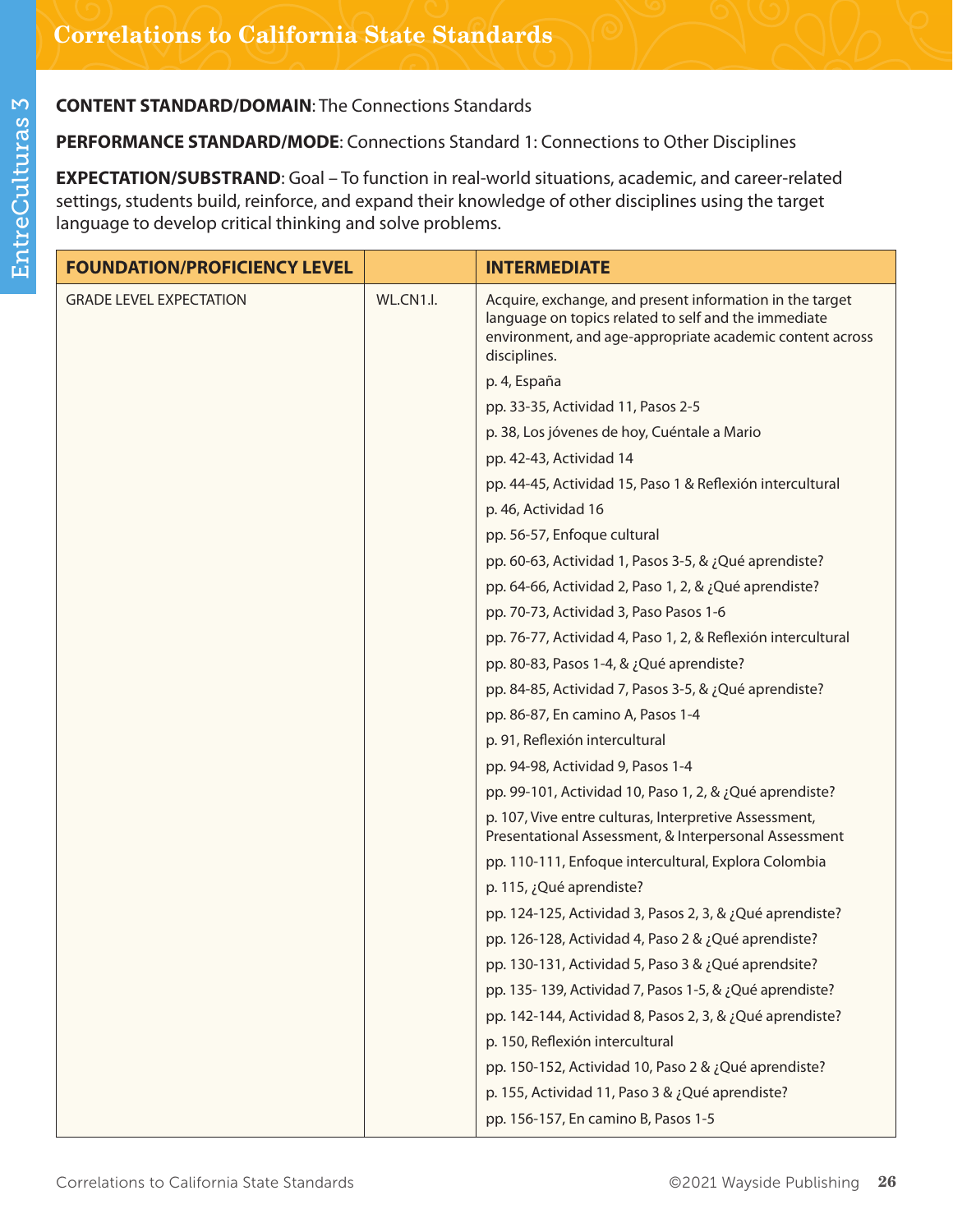| <b>GRADE LEVEL EXPECTATION</b> | WL.CN1.I. | p. 163, Presentational Assessment, Paso 4                                                            |
|--------------------------------|-----------|------------------------------------------------------------------------------------------------------|
|                                |           | pp. 166-167, Enfoque intercultural                                                                   |
|                                |           | pp. 170-171, Actividad 1, Pasos 1-4, & ¿Qué aprendiste?                                              |
|                                |           | pp. 174-178, Actividad 3, Pasos 1-5, & ¿Qué aprendiste?                                              |
|                                |           | pp. 182-186, Actividad 4, Pasos 1-5 & ¿Qué aprendiste?                                               |
|                                |           | p. 188, Actividad 5, Paso 2 & ¿Qué aprendiste?                                                       |
|                                |           | pp. 189-192, Actividad 6, Pasos 1, 2, 3, & ¿Qué aprendiste?                                          |
|                                |           | p. 193, En camino A, Pasos 2-5                                                                       |
|                                |           |                                                                                                      |
|                                |           | pp. 195-197, Actividad 7, Pasos 1, 2, & ¿Qué aprendiste?                                             |
|                                |           | pp. 200-202, Actividad 8, Pasos 1, 2, & ¿Qué aprendiste?                                             |
|                                |           | pp. 207-208, Actividad 11, Pasos 2-4                                                                 |
|                                |           | pp. 210-211, Actividad 12, Pasos 2-4                                                                 |
|                                |           | p. 212, En camino B, Pasos 1-4                                                                       |
|                                |           | pp. 216-217, Vive entre culturas, Interpretive, Interpersonal, &<br><b>Presentational Assessment</b> |
|                                |           | pp. 220-221, Enfoque intercultural                                                                   |
|                                |           | p. 228, Actividad 1, Reflexión intercultural                                                         |
|                                |           | pp. 229-231, Actividad 2, Pasos 2, 3, & Reflexión intercultural                                      |
|                                |           | p. 234, Actividad 3, ¿Qué aprendiste?                                                                |
|                                |           | p. 240, Actividad 4, Paso 2, 3, & ¿Qué aprendiste?                                                   |
|                                |           | pp. 250-253, Actividad 7, Pasos 2-4, & ¿Qué aprendiste?                                              |
|                                |           | p. 258, Actividad 8, ¿Qué aprendiste?                                                                |
|                                |           | pp. 259-261, Actividad 9, Pasos 1-3, & ¿Qué aprendiste?                                              |
|                                |           | pp. 262-264, Actividad 10, Pasos 1-3 & Que aprendiste?                                               |
|                                |           | pp. 274-275, Enfoque intercultural                                                                   |
|                                |           | pp. 286-287, Actividad 2, Pasos 3-4                                                                  |
|                                |           | p. 288, Actividad 2, Reflexión intercultural                                                         |
|                                |           | pp. 292-294, Actividad 4, Pasos 2, 3, & ¿Qué aprendiste?                                             |
|                                |           | pp. 294-297, Actividad 5, Pasos 1-4, & ¿Qué aprendiste?                                              |
|                                |           | pp. 298-300, Actividad 6, Pasos 1-4                                                                  |
|                                |           | p. 302, En camino A, Pasos 1-3                                                                       |
|                                |           | pp. 308-309, Actividad 8, Pasos 1-3, & ¿Qué aprendiste?                                              |
|                                |           | pp. 314-317, Actividad 10, Pasos 1-4, & Reflexión intercultural                                      |
|                                |           | pp. 318-320, Actividad 11, Pasos 1-3, & Reflexión intercultural                                      |
|                                |           | p. 321, En camino B, Pasos 1 & 3                                                                     |
|                                |           | p. 327, Vive entre culturas, Presentational Assessment, Paso 3                                       |
|                                |           |                                                                                                      |